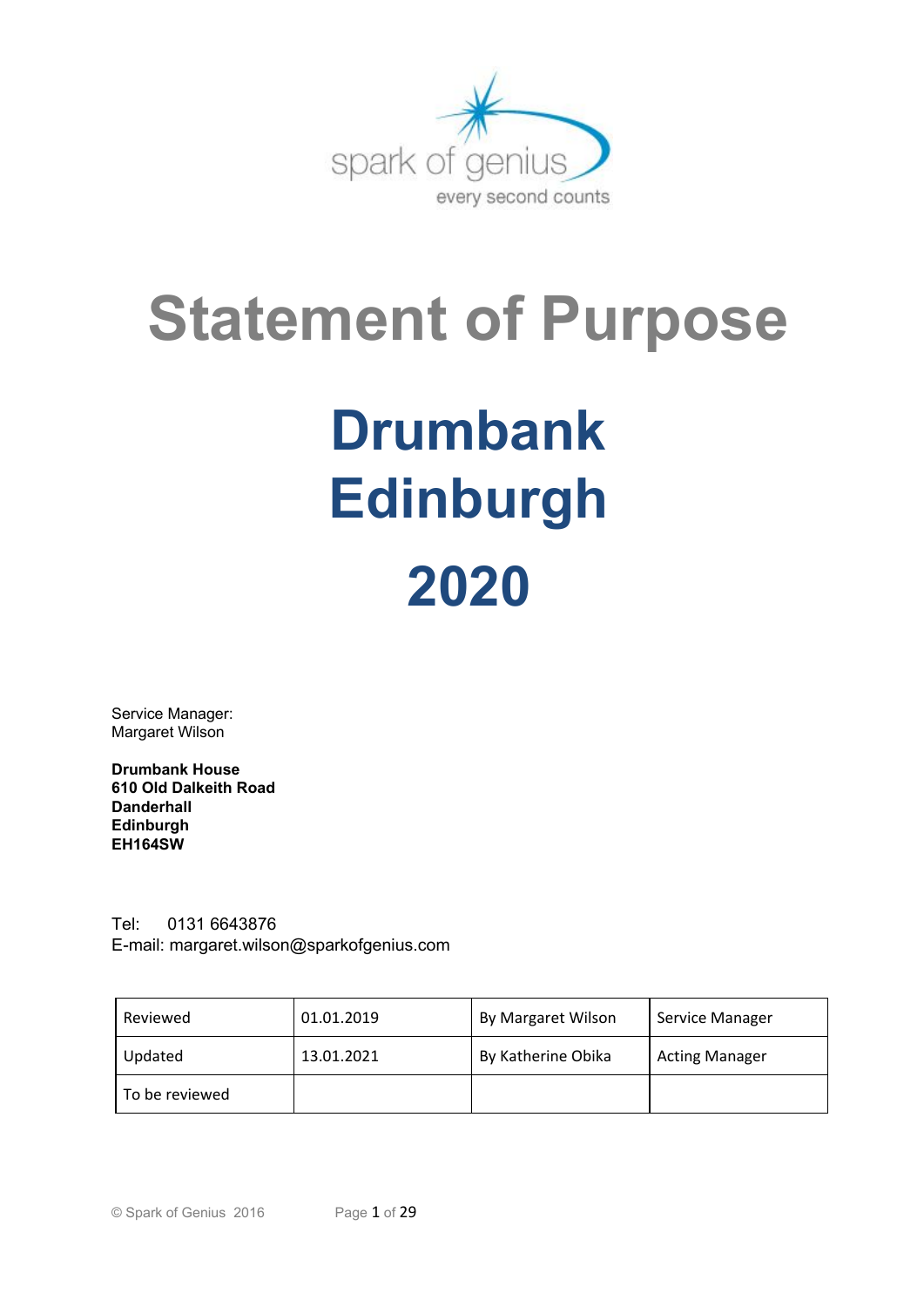

# **Contents**

# **1. Contact Details**

# **2. Caring for Children**

a) Spark of Genius Services – Aims and Objectives

b) Spark of Genius Ethos & Philosophy

c) Aims, Objectives and Ethos of Drumbank

d) Service Outcomes

e) How the Service Meets these Outcomes

f) About Drumbank, Facilities and Recreational Activities

g) About the Children who live at Drumbank

h) Admission Procedures and Transition Planning

i) Care Planning and Outcomes Measurement

j) Safeguarding Children and Young People

k) Consultation with Young People, Families and External Agencies

l) Anti Bullying Procedures

m) Promoting Cultural, Linguistic and Religious Needs

n) Anti-discriminatory Practice

o) Children Missing from the Home

p) Suggestions and Complaints

q) Emergency Procedures

# **3. Promoting Positive Behaviour**

# **4. Education**

- **5. Health**
- **6. Staffing Matters**

| <b>Appendix 1</b> | <b>Staffing Structure</b>    |
|-------------------|------------------------------|
| <b>Appendix 2</b> | <b>Staffing Information</b>  |
| Appendix 3        | <b>Staff Team Experience</b> |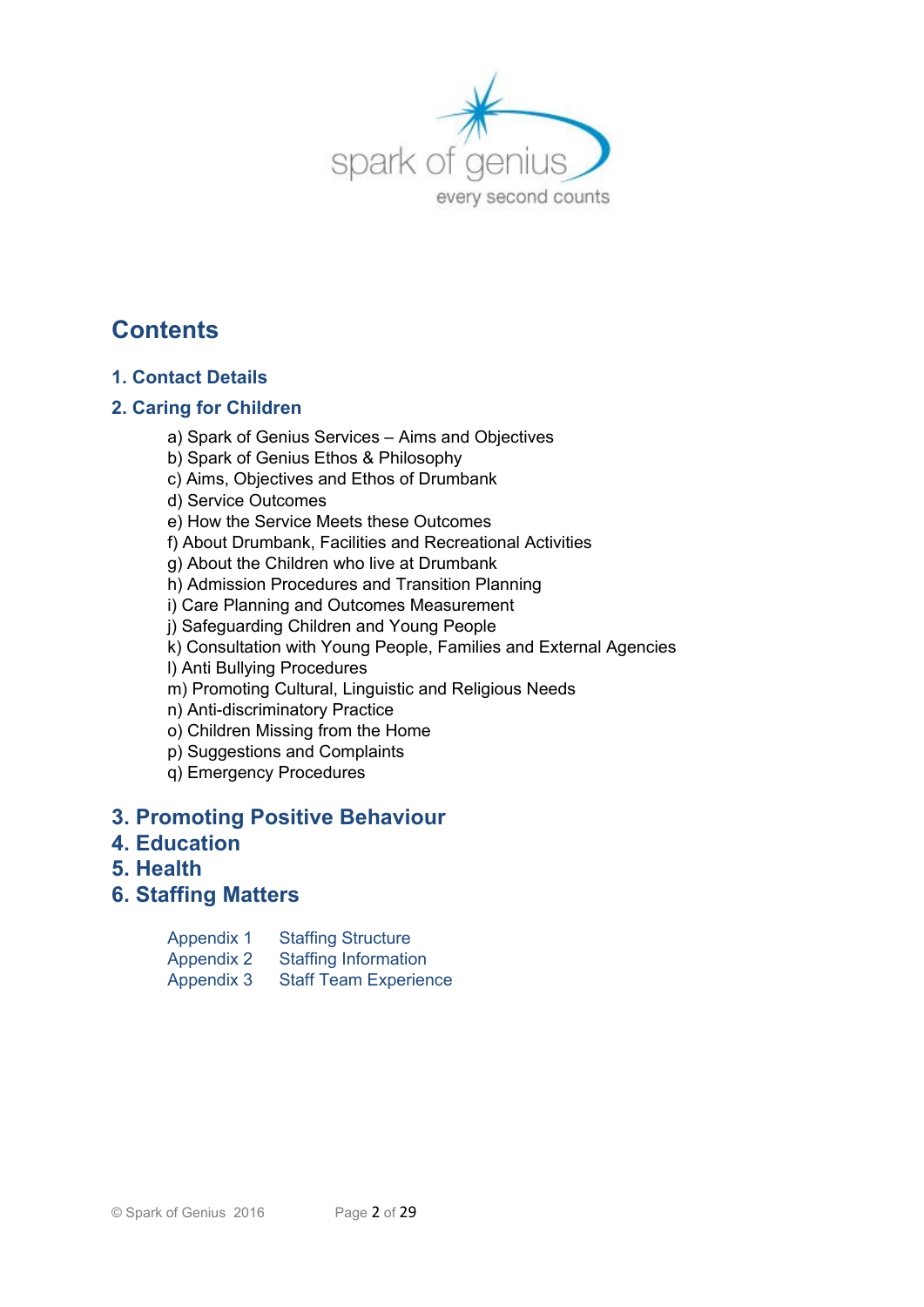

# **1. Contact Details**

# **Registered Home Details**

**Drumbank House 610 Old Dalkeith Road Danderhall Edinburgh EH164SW**

# **Registered (Acting) Manager:**

#### **Katherine Obika**

Email: katherine.obika@sparkofgenius.com

Tel No: 0131 6643876

# **Responsible Individual:**

#### **Stephen McGee**

Spark of Genius Trojan House Pegasus Avenue Business Park Paisley PA1 2BH Email: stephen.mcgee@sparkofgenius.com Tel No 0141 5872710

# **Registered Provider**

#### **Spark of Genius**

Trojan House Pegasus Avenue Business Park Paisley PA1 2BH Tel No 0141 5872710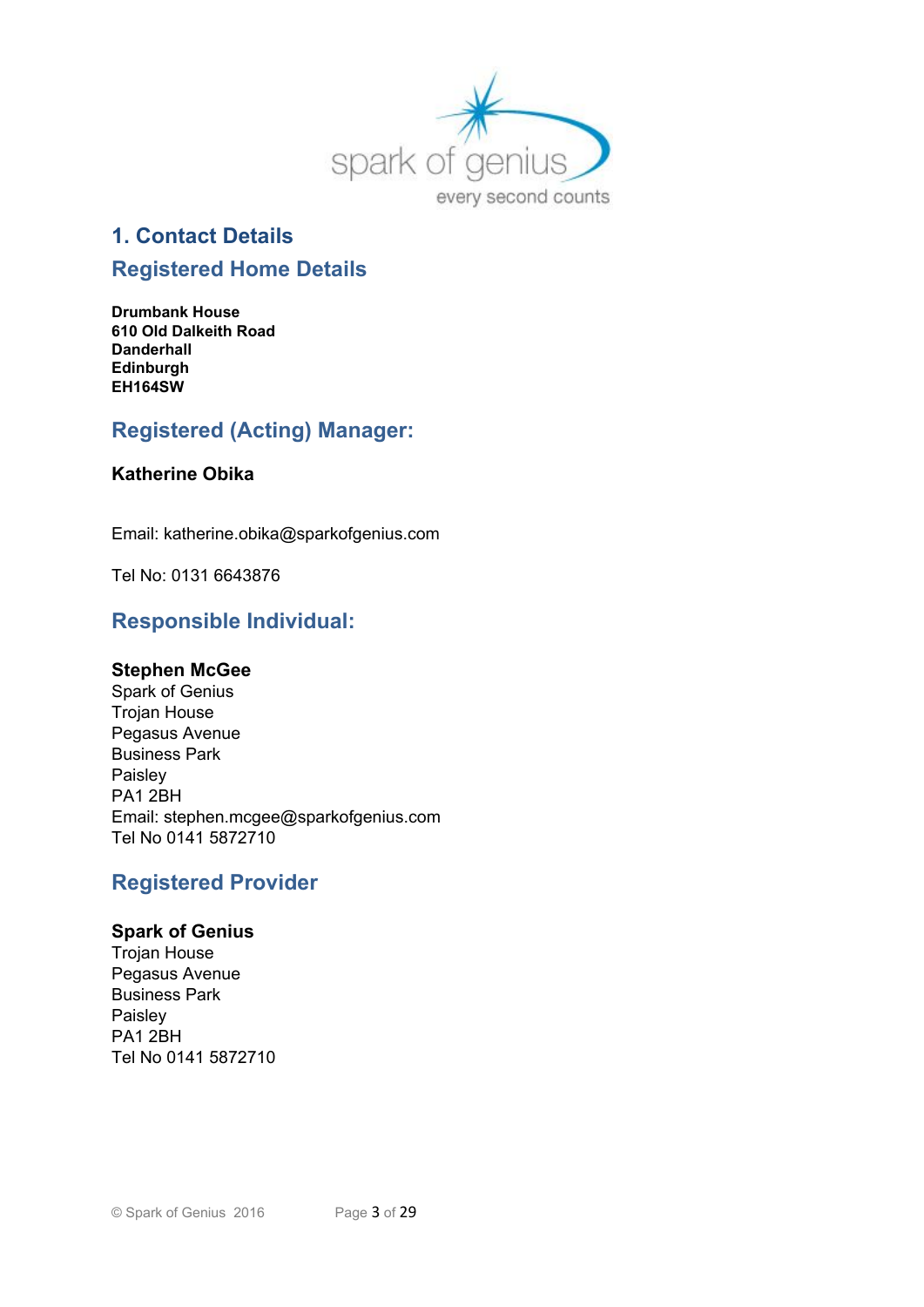

# **2. Caring for Children**

#### **a) Spark of Genius ~ Aims and Objectives**

We aim to function as one coherent residential child care system; with consistent policies, practices, procedures and management across all of our homes. As part of this system, we will deliver care to the standards set out in the National Care **Standards** 

We can provide care for a group of up to five young people, on a medium or long term basis.

In all cases, our overall **Aim** is to provide care which:

- Helps a young person to make sense of past experiences and to develop coping strategies to deal with these.
- Provides young people with positive, stimulating and enjoyable experiences.
- Helps young people (and wherever possible their families/networks) to plan towards and achieve a positive and successful future.

#### Our **Objectives** are:

- To provide each individual young person with the highest quality of care and support achievable.
- To promote young people's self-confidence and self-esteem within a framework of equal opportunities and anti-discriminatory practice, recognising their individual potential and needs.
- To safeguard young people and promote their welfare, including positive health care and health education.
- To promote educational opportunities and achievement.
- To promote young people's contact with their families, unless this is clearly and explicitly determined not to be in their best interests.
- To promote young people's integration with the wider community/supportive networks.
- To assist with the preparation for all young people for an independent and fulfilling adult life.
- To work effectively as part of a multi-disciplinary helping team to ensure that the best interests of the young people and their families are met.
- To advocate on behalf of young people to assist them in achieving their potential

We are able to offer a truly integrated and holistic approach to service delivery and we are fully committed to:

● Adapting new and emerging practice models and assessment frameworks.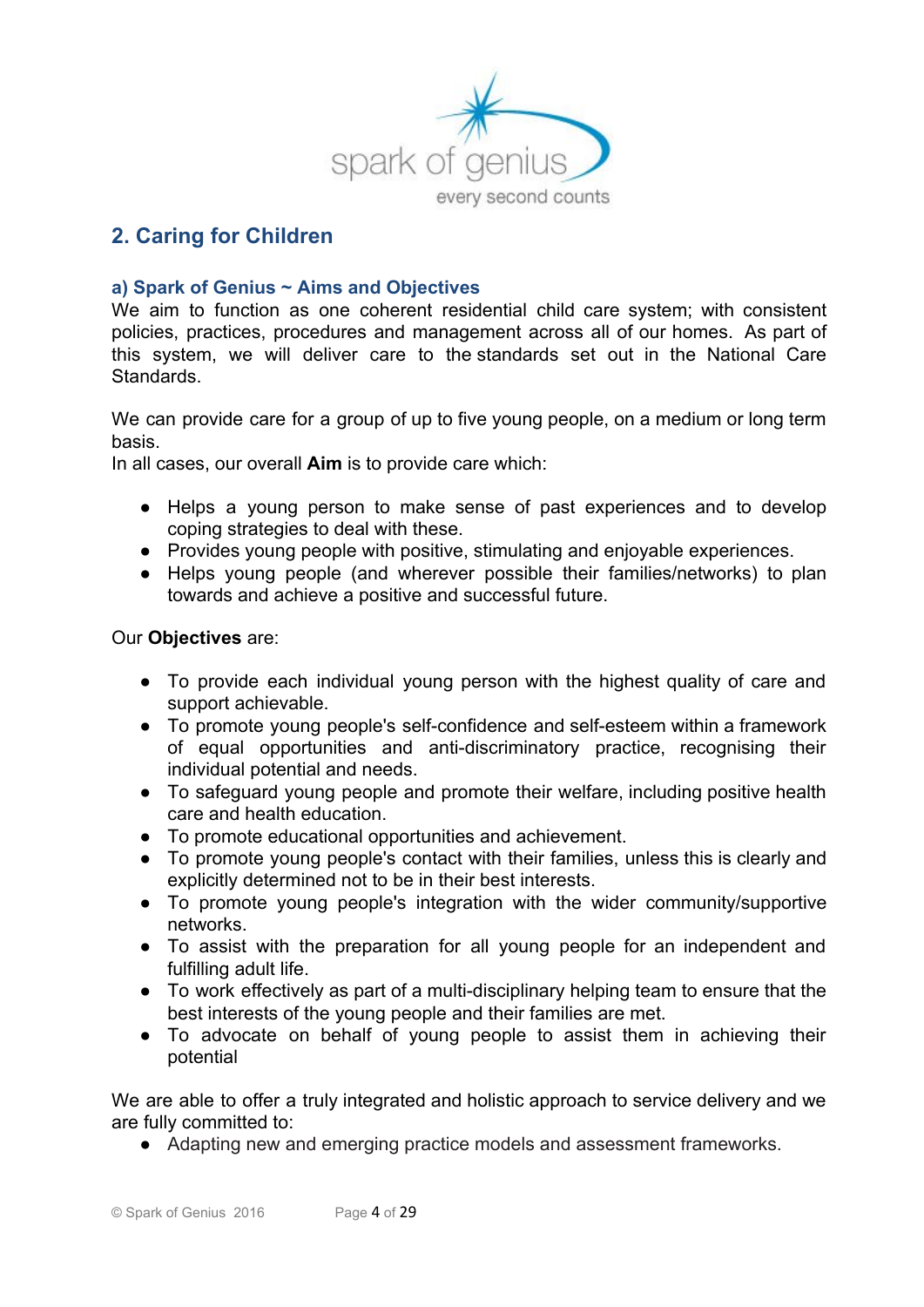

- The implementation of best practice and learning from research, theory and developments in the field of residential child care and education.
- Safer recruitment practices.
- Specialist training and continual professional development of staff teams.

Spark of Genius offers fundamental core services:

- Residential Care
- Education
- Crisis Intervention
- Adult Support Services and Community Support

Each core service is fully integrated so that a young person is able to transition smoothly between services at different points and developmental stages in their lives. Our model of child care offers a unique opportunity in our ability to completely personalise a package of care and education to meet the unique needs of each child being looked after at Drumbank. Where possible, we endeavor to prepare the young person for integration back to their family environment and community. Over the last ten years, as an organization, we have developed a comprehensive range of services for children who require specialist care and expertise which is unavailable within their local authority provision.

We aim to provide an optimal care setting for children in a group living environment and recognise that a key element of working with a diverse age range is to ensure robust safeguarding and in the meeting of different developmental needs.

We ensure this through:

- Expert assessment of need.
- Ensuring that all care plans and placements are appropriate for the care environment through careful placement matching on admission.
- Creating a culture of support within the peer group environment
- Ensuring that all practitioners are aware and respond appropriately to the needs of the different age groups and developmental stages (training is specific to the age ranges and range of needs within the house at any time).

We have developed a staffing structure which consists of three staff on shift at any time on a rotational basis and two night staff to meet the child's needs when at occupancy. We will increase staffing wherever required according to the needs and demands of the group.

#### **b) Spark of Genius ~ Ethos and Philosophy**

The National Care Standards identify six core values which contribute to quality care practice in all residential settings, these are: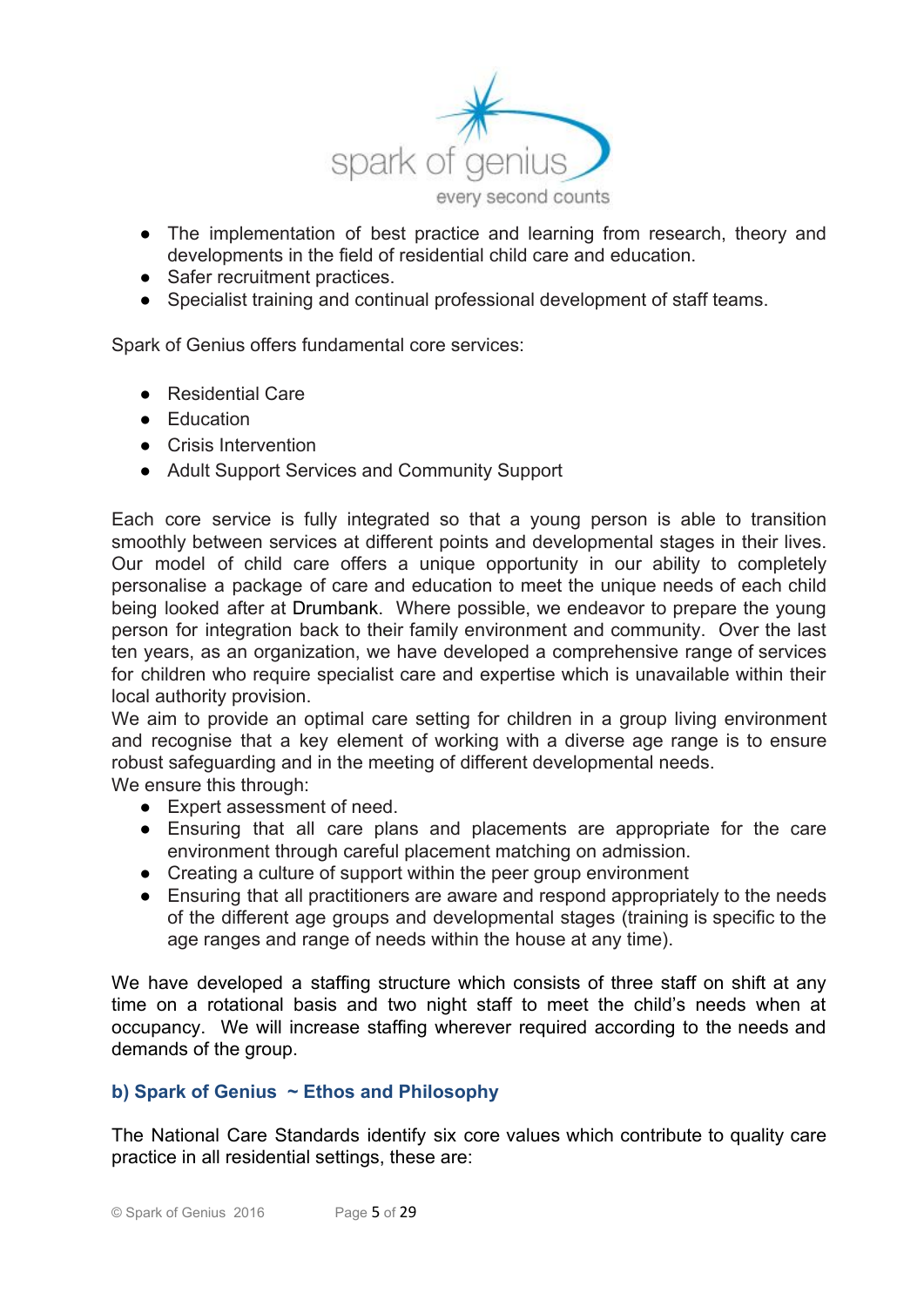

- 1. Privacy
- 2. Dignity
- 3. Safety
- 4. Choice
- 5. Realising Potential
- 6. Equality & Diversity

Spark of Genius seeks to promote all of these values at all times, by way of the following examples of good practice:

#### **Privacy**

- Every young person has their own bedroom, furnished to a high standard and personalised once the young person has moved in. Each young person is provided with their own key.
- All young people will receive sensitivity in practice, especially when dealing with personal issues.
- Information about all young people will remain confidential; information about one young person will not therefore be disclosed to another, or to any inappropriate source without permission.
- Care is taken to ensure that a homely environment is maintained, and the home does not develop an overtly institutional feel.

# **Dignity**

- Staff have an active awareness of each young person / child's racial, cultural, religious and dietary needs, enabling the celebration of difference for all.
- Spark of Genius provides a living environment and operational culture which places the needs of the young people as paramount, above all others.
- Spark of Genius uses techniques for managing young people's behaviour based principally on positive reinforcement and reward, avoiding punitive measures in reaction to negative behaviour(s), so that young people can learn from their mistakes and from the pro social modelling of staff and the adults around them.

#### **Realising Potential**

- Spark of Genius provides a living environment and operational culture which encourages the development of self-confidence and allows young people appropriate opportunities to take some calculated risks within their learning journey.
- At Spark of Genius, each young person is able to access and record in their own personal file.
- Spark of Genius has developed an independent living skills programme, for young people to use in their learning journey towards independent living.
- The provision of clear information about how to complain or to resolve minor issues is available, to all young people, at all times.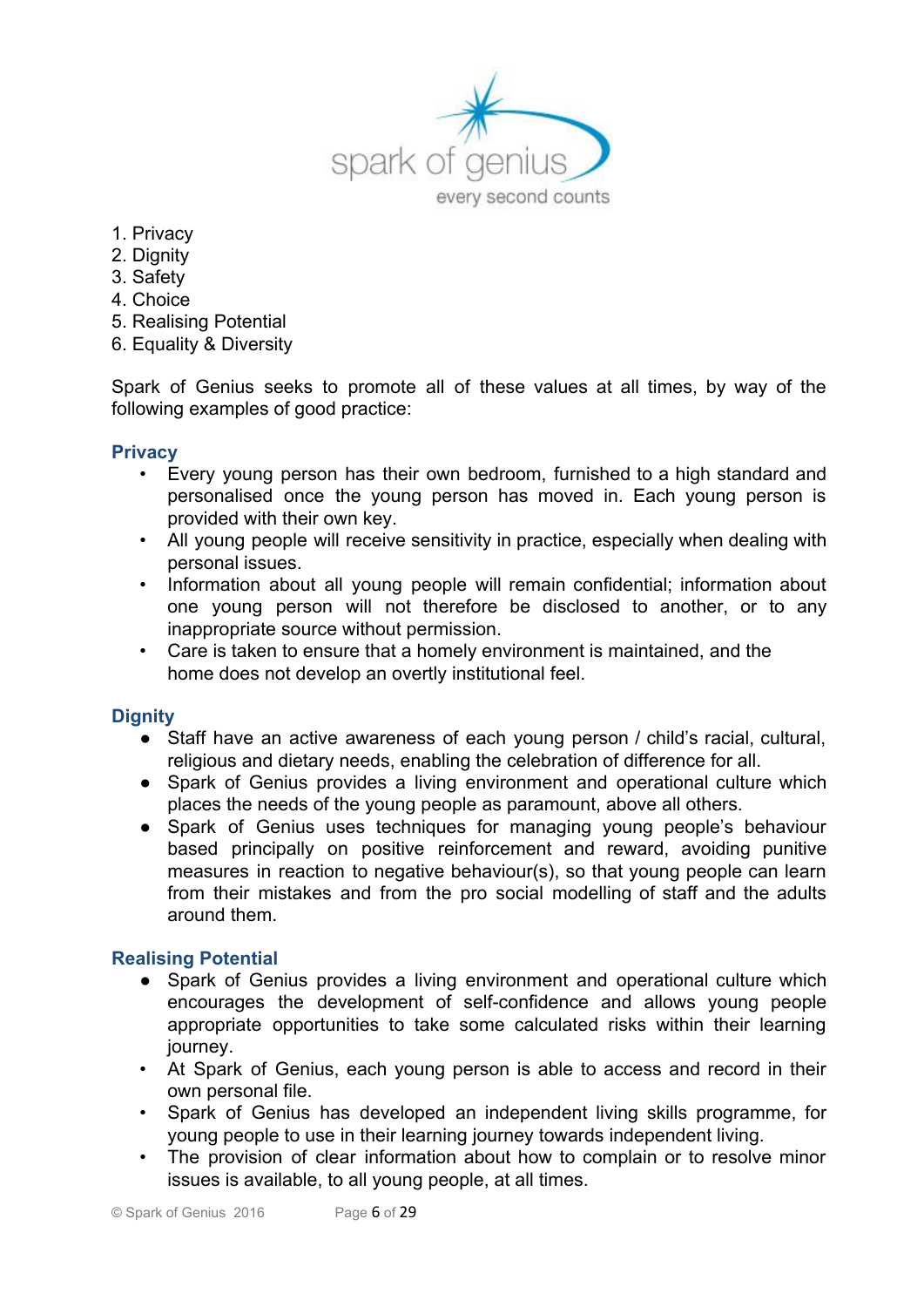

• All young people have access to an independent advocacy service including the provision of a free-phone telephone service and text helpline to senior managers.

#### **Choice**

- Each young person is encouraged to personalise their own bedroom within reason.
- New young people (following initial settling-in) will each be encouraged to personalise their own room.
- Young people are actively encouraged to share and influence (age appropriately) the day-to-day routines and practices within the house through a variety of means, including attending residents meetings.
- Young people are encouraged to exercise their own religious and cultural preferences.
- Young people are actively encouraged to partake in a wide variety of leisure activities.

#### **Rights**

- Spark of Genius supports, promotes and complies with the European Convention on the Rights of the Child.
- Spark of Genius provides a safe physical environment.
- Spark of Genius actively promotes social learning, so that all young people can learn to understand their rights and responsibilities within the home, within the community and towards others.
- All young people are made aware of how they should expect staff to behave, and what they should do if this is not their experience.
- All young people are provided with guidance and support, which informs them about how to influence decisions about their future.
- All young people are provided with information about the independent advocacy service and of how they can pursue a complaint (both formal and informal).
- A system of care planning and reviews (LAC system) is used throughout to ensure that service provision most appropriately meets health, education and social needs in order to maximise the future life chances for each young person.
- Spark of Genius actively promotes family contact, as appropriate and as agreed in the Personal Plan for each young person.
- Each young person is given the opportunity to actively engage in, and influence the planning and delivery of services for them.

#### **c) Aims, Objectives and Ethos of Oaklea**

**Drumbank** is a children's residential service which is managed by Spark of Genius; the Drumbank service is the original service provided by Spark of Genius on the East Coast of Scotland. However, Spark of Genius has a total of twenty one residential houses throughout Scotland and England. Spark of Genius offers residential care for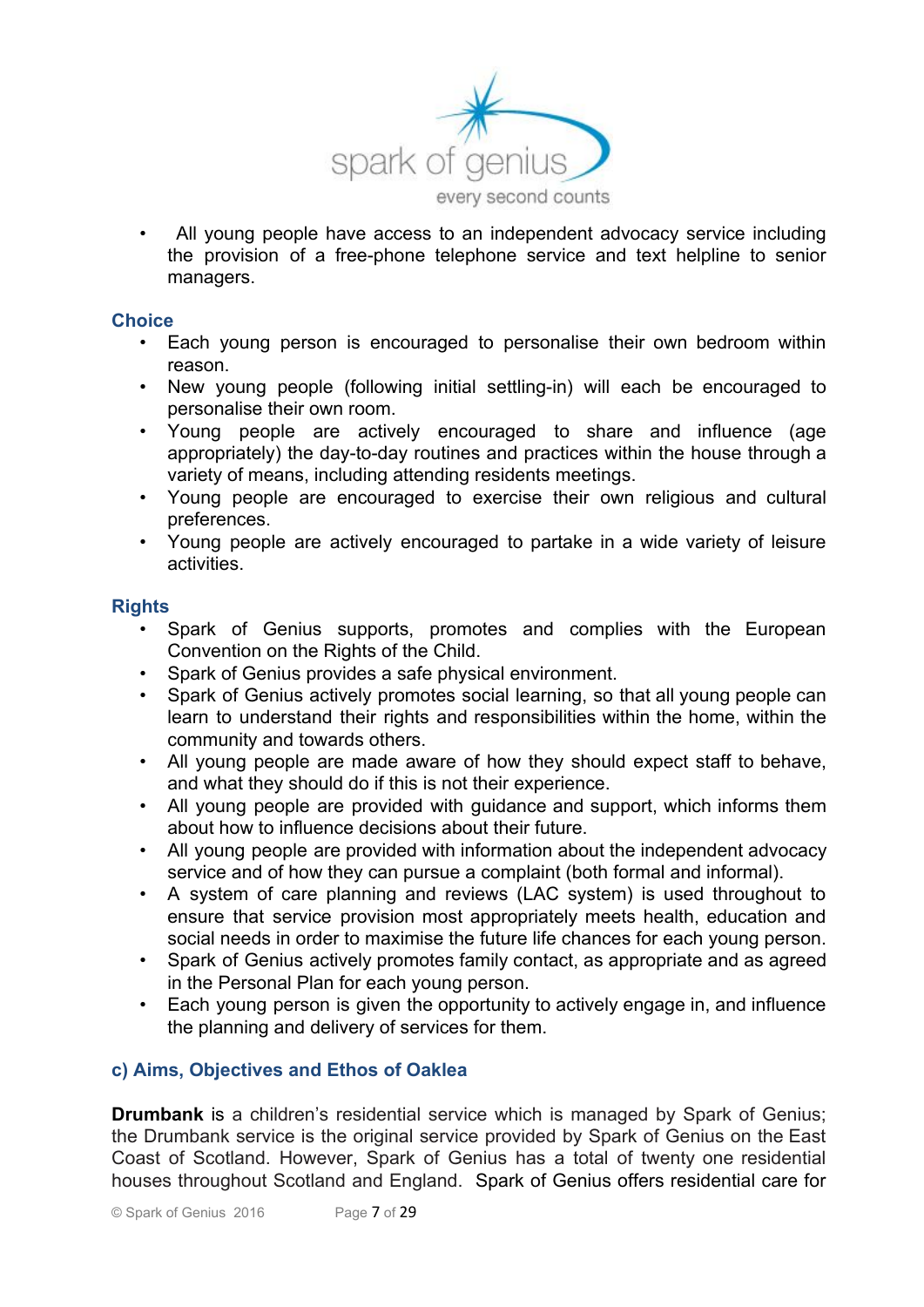

no more than five young people, within small homes in semi-rural areas. Our houses are selected on the basis that we ourselves would be happy to live in them and they are of a very high quality and specification. We firmly believe that residential care should be viewed as a positive choice for those young people who have to live away from home.

Drumbank is a residential service for children with emotional and behavioural difficulties who need medium to long term specialist care. Education is provided at our nearby learning centre (Harbour Point) in Musselburgh and our young people travel to school and back every day in our house vehicles. We also support our young people in attending mainstream or alternative education, training or work placements wherever possible.

We are able to provide an innovative range of services to meet the individual needs of children and young people and we strive to:

- Create a warm, family environment without the emotional intensity of the original family home. To achieve this each young person's opinions are central to the house operation and we endeavour to democratically agree any changes. Young people are regularly consulted during daily discussions (house meetings) in 1:1 key time and during Quality Improvement visits.
- De-institutionalise the house by creatively challenging the legislative requirements for children's homes (minimising signs and instructions, avoiding jargon and terminology, limiting 'official visitors' to the house and by applying a parental perspective to all aspects of care).
- Maintain close links with sporting and leisure clubs, community projects and encourage each child to participate.
- Support each young person in maintaining cultural and religious affiliations through the many links we have created in the local community. Our diverse group of staff will encourage each young person to observe, celebrate and share their beliefs and heritage through educational projects, group discussions and creative arts.
- Offer where possible a fair gender balance within the staff team in order to promote appropriate pro- social modelling and good role models of both sex.
- Support each young person in the development of adaptive coping strategies and self-care.
- Ensure that there is always a team of adults available who work in line with the philosophy and beliefs of Spark of Genius in order to achieve consistency of approach, supporting the development of resilience and internal focus of control.
- Consistently train all our staff in knowledge and skills to improve and support the development of resilience in young people.
- Ensure that Drumbank provides an experience which is caring, structured, holds high expectations for children's behaviour and encourages participation and empowerment throughout the home.
- Adhere to robust pre-admission planning and initial assessment processes.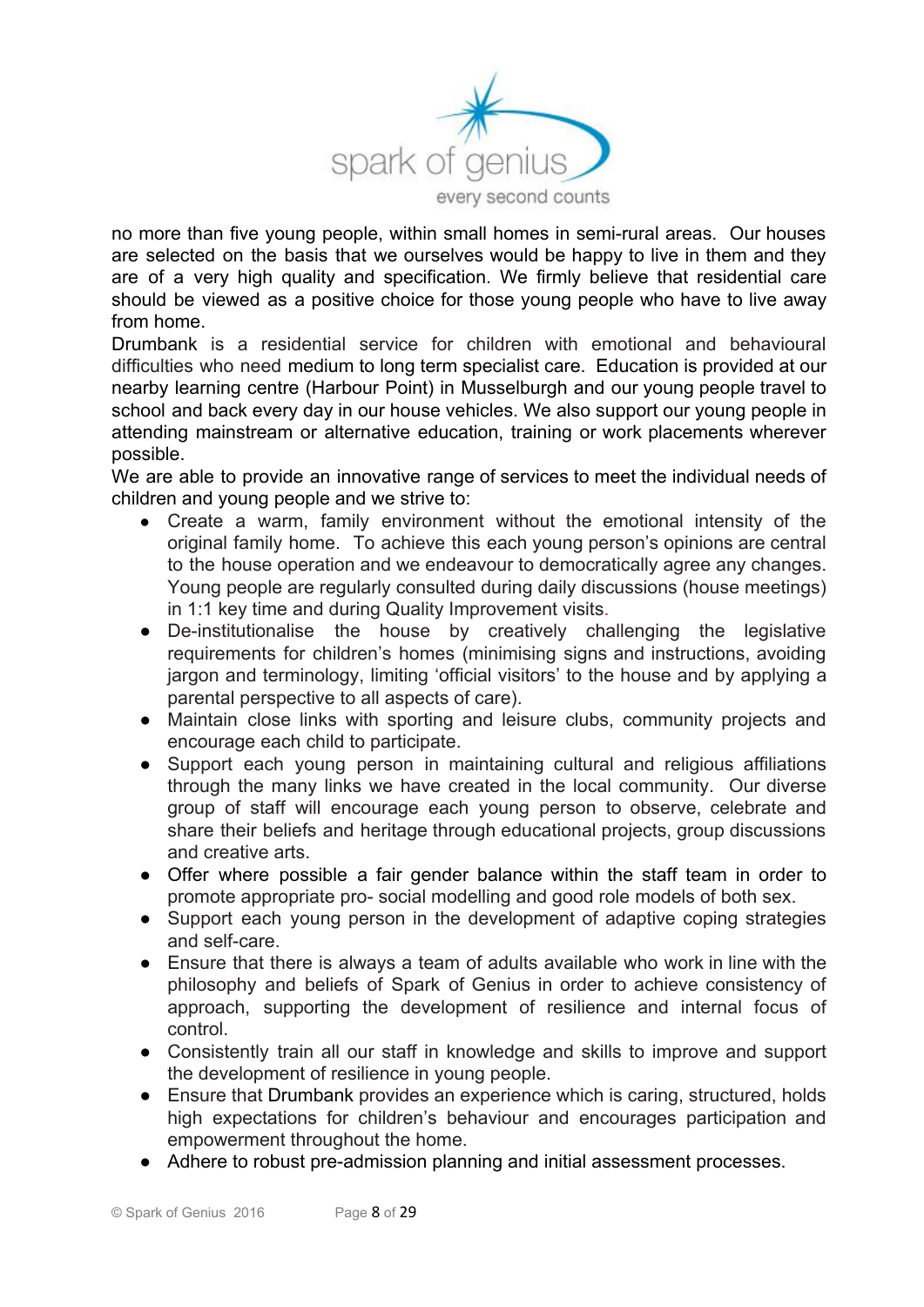

- Provide intensive, bespoke packages of support  $-$  this can be enhanced if a placement appears to be at risk.
- 24 hour supervision with wakened night staff
- On-call system to ensure 24 hour safeguarding support

We do this by:

- Empowering children to participate in the operational management of the house (house meetings and feedback during key work sessions).
- Spending time playing and sharing fun activities.
- Seeking opportunities to show children we care and they matter by being affectionate in as many appropriate ways as possible.
- Being consistent in our behaviour and our expectations.
- Providing comfort during difficult times.
- Modeling and promoting appropriate physical contact. This will be 'prescribed contact' which will entail hugs, high fives and tactile gestures to convey warmth and sincerity; staff are trained to recognise what appropriate contact is and when to give it.
- Encouraging relatives and friends to visit the house to promote the development of external relationships.
- Endeavoring to create relationships with children's families (care plan permitting) so that we can facilitate, support, monitor, report and assess family contact.
- The house has a dedicated lounge for the purpose of family visits and reviews which allows for privacy without impinging on other residents.

We place great value on collaborative working and we have strong links with Social Work, Psychological Services, CAMHS, Health professionals and many other external agencies. Working with the parents and carers of young people in our care can positively affect outcomes for the young people therefore we are committed to the promotion of home contact if this is appropriate. We agree to contact arrangements with the case holding Social Worker and the arrangements for managing contact are clearly set out in the child's personal plan. Our aim is to support the child, significant others and the placing authority with contact arrangements; and this can be done by providing transport, making space available within the home or by supervising contact if deemed necessary. Our staff team will write up and provide feedback of any observations noted during periods of contact and we will raise any issues which may have arisen, as well as offering advice on adapting and supporting contact arrangements which leads to enhanced and positive experiences for the young person.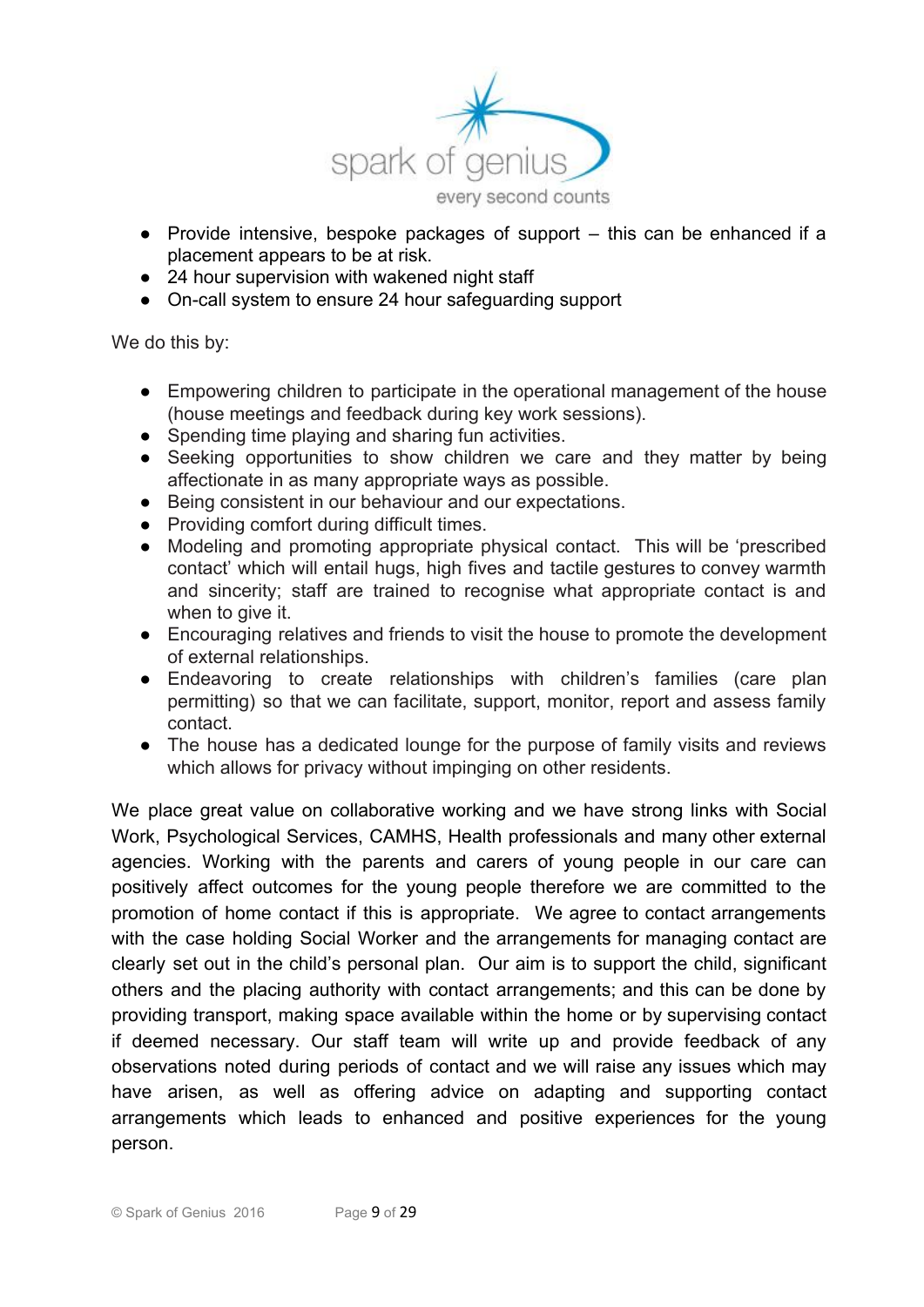

Drumbank will not tolerate any form of discrimination, injustice or inequality. Staff are committed to the elimination of all forms of discrimination and to creating equality of opportunity for everyone, regardless of their gender, race, disadvantage, disability, culture, religious beliefs, age, sexuality or social class. Staff will receive training and support to raise awareness of discriminatory practice and the service has a robust 'Anti-Discrimination' policy which all staff will be familiar and confident with. Staff will attempt to build an in-depth understanding and knowledge of each young person so that their insights can be employed in subtle and thoughtful ways to ensure that the child is getting feedback which ensures that they feel valued.

# **d) Drumbank Service Outcomes**

The outcomes we aim to achieve for our young people are:

- To feel safe and valued within a warm and nurturing environment.
- To be looked after by an appropriately skilled and caring staff team.
- To have continuity of care
- To actively learn according to their age and stage of development.
- To be encouraged to develop their own identity, enjoy new experiences and to develop a wider social network.
- To participate in local and wider community based leisure activities.
- To participate in a wide range of activities which promote self-esteem and confidence.
- To develop independent daily living skills such as cooking, personal care and safety.
- To sustain and develop new skills to improve their quality of life.
- To engage and develop new friendships.
- To eat healthily and enjoy a wide range of activities which promote good health and wellbeing.
- To have the opportunity to influence decisions which affect them.
- To participate in an active role in the planning and delivery of the service.
- To participate in educational sessions which support the 24 hour curriculum.

# **e) How the Service Meets these Outcomes**

At all times, we aim to provide a safe and stimulating environment for all of the children and young people placed in our care. The service will focus on delivering realistic and achievable outcomes for children and young people; the Registered Manager and staff team will ensure that safeguarding activities are embedded in the service and health & safety legislation are adhered to.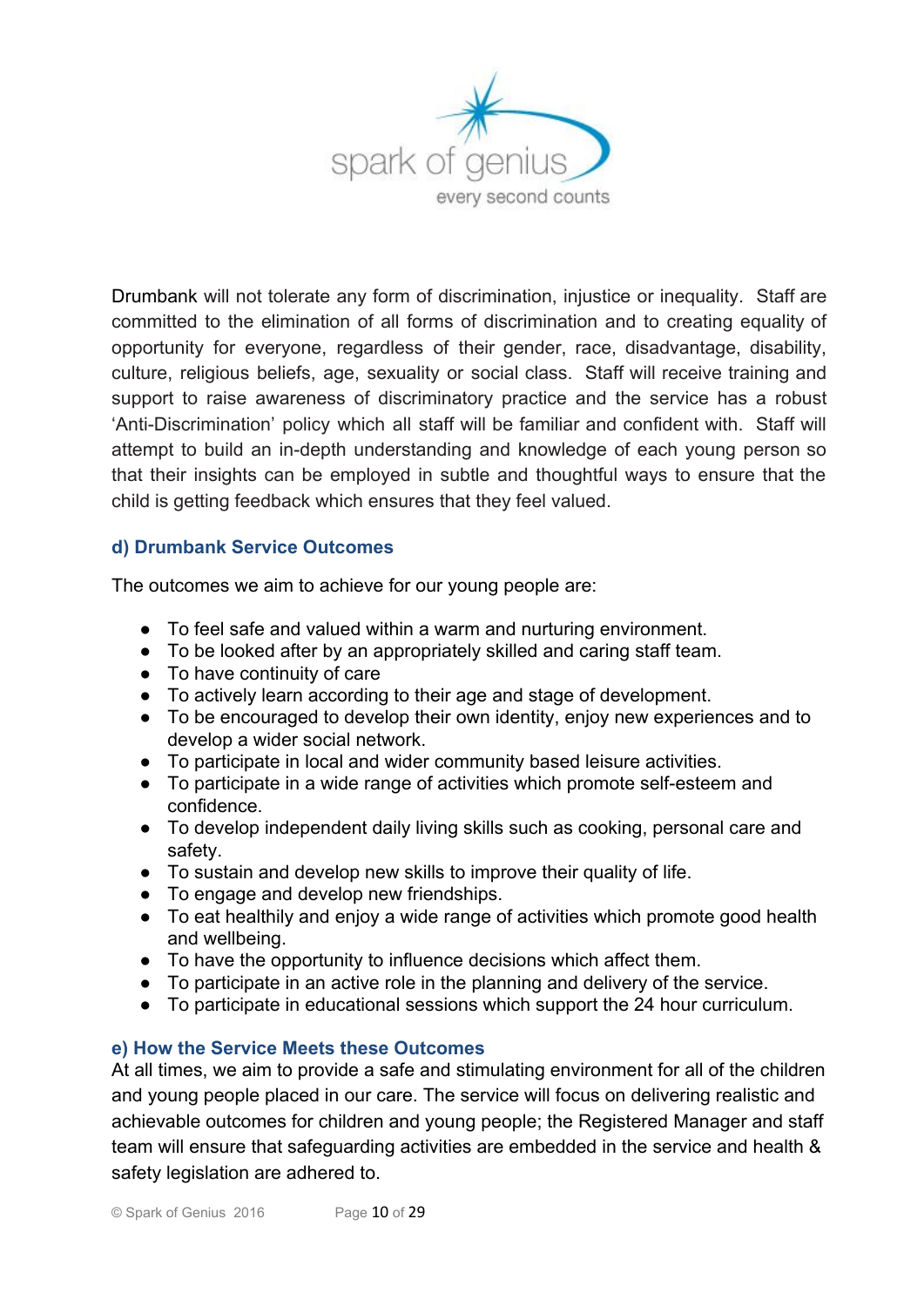

- Bi annual Quality Assurance inspections by Spark of Genius Quality Improvement Director
- Annual, unannounced care inspections by Care Inspectorate
- Health and Safety inspections
- Food Hygiene inspections
- Regular, statutory service of equipment inspections

# **f) About Drumbank, Facilities and Recreational Activities**

Drumbank is a large, attractive family home located on Old Dalkeith Road. The house is exceptionally well maintained, fully equipped, warm and homely throughout. Within the house, there are very spacious communal areas and five bedrooms. There is a local park and shops a short walk away from the house and a multitude of facilities as we are located within a short drive of Edinburgh city centre.

The property consists of

- Large main lounge/games/activity room.
- Chill out room
- TV room
- Well equipped kitchen/dining room
- 5 bedrooms, 1 with en- suite facilities
- 2 young people's bathroom with bath and shower facilities
- 1 additional young people's toilet
- 1 staff toilet
- Office / administration area.
- Management office
- External garage for storage

Drumbank sits as part of the Drum estate which is a large estate, mainly consisting of farm land, a riding school and a few farm cottages and workshops. Drumbank has well maintained gardens and access to walled gardens with plans to develop these into a football/skate area for the young people of Drumbank to access. The front of the property consists of ample parking space on a gravel driveway with views over farmland and livestock, it is also well lit for safety purposes. The garden setting is of substantial size to offer opportunities for play, gardening, outdoor activities and relaxation. The garden equipment includes a large trampoline, large paddling pool, BBQ and garden furniture for the young people to enjoy.

The home is exceptionally well maintained, fully equipped, warm and homely throughout. Within the house, there are very spacious communal areas and five double bedrooms.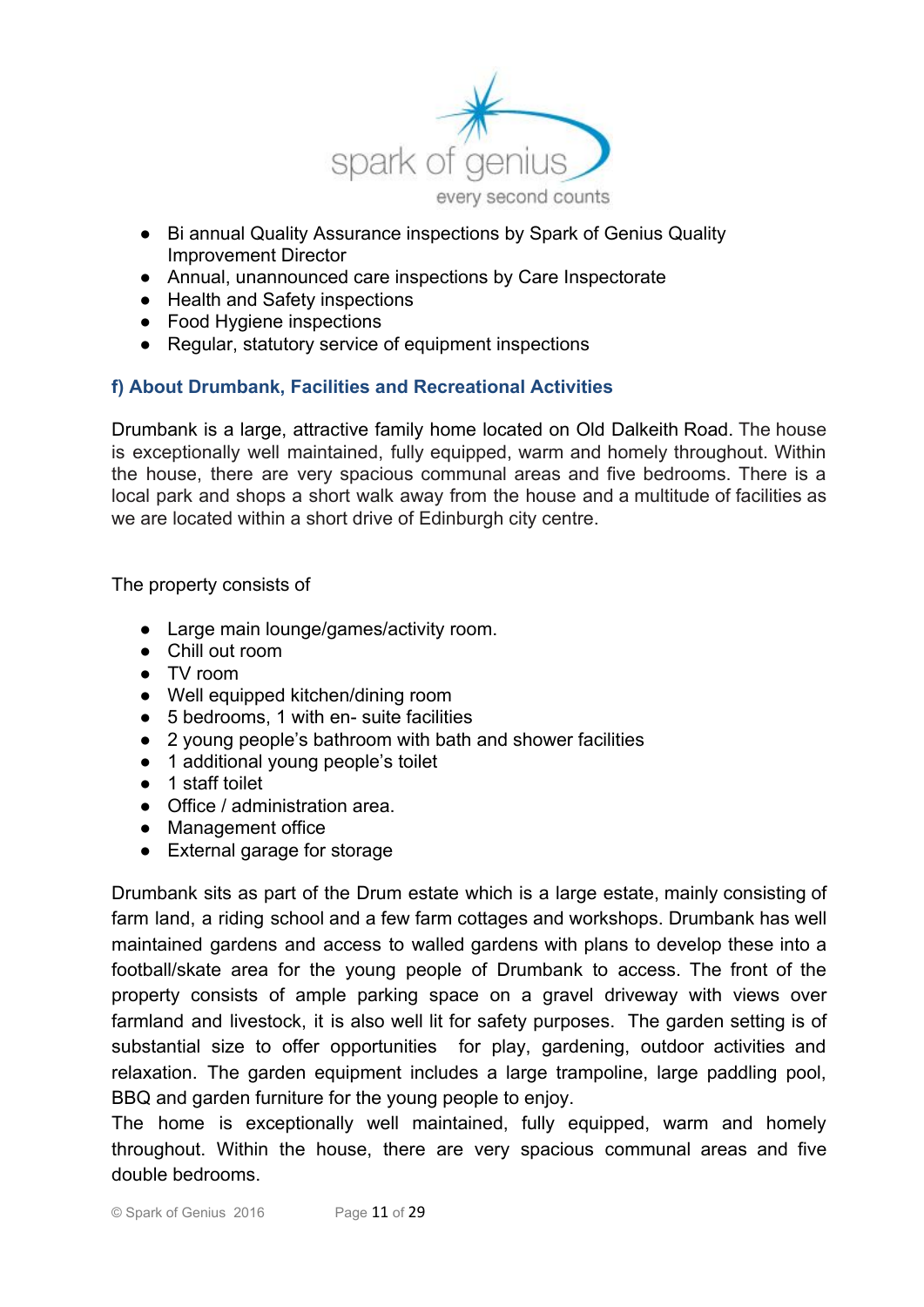

There are many opportunities for participation in a wide range of recreational and leisure activities in the geographical area surrounding Drumbank. There are numerous amenities close by including Ski Slope, access to shopping, local parks, cafes/restaurants, swimming, bowling, cinema, libraries, horse riding and go-karting; these activities are all within a short travelling distance and staff will support young people in their chosen recreational activities. We will also encourage our young people to visit places of interest, to go for nature walks in the local countryside, and to join clubs and groups according to their personal preferences and interests. The Drumbank staff team will encourage all of our young people to try out new experiences, hobbies and opportunities for new challenges, learning across a 24 hour curriculum, broadening their own expectations and to successfully achieve.

# **g) About the Children who will live at Drumbank**

| <b>Admission Criteria:</b>                          |                                                                                   |
|-----------------------------------------------------|-----------------------------------------------------------------------------------|
| <b>Age Range</b>                                    | 10 to 18 years                                                                    |
| <b>Gender</b>                                       | <b>Mixed Gender</b>                                                               |
| <b>Numbers</b>                                      | Up to five young people                                                           |
| <b>Range of Needs Able to</b><br><b>Accommodate</b> | Emotional, psychological, CSE, childhood<br>trauma, self harm & suicidal ideation |

# **h) Admission Procedures and Transition Planning**

We accept placements for children and young people aged between 10-18 years who will benefit from living within a residential group living environment. The risks and needs of these children are not at a level where an individual placement is required, and there are no critical issues which would illustrate unmanageable risks to other children/young people already in placement.

All admissions are undertaken following an in-depth assessment of needs and risks. Where any risks are identified, these are not seen as inhibitors for placement, but are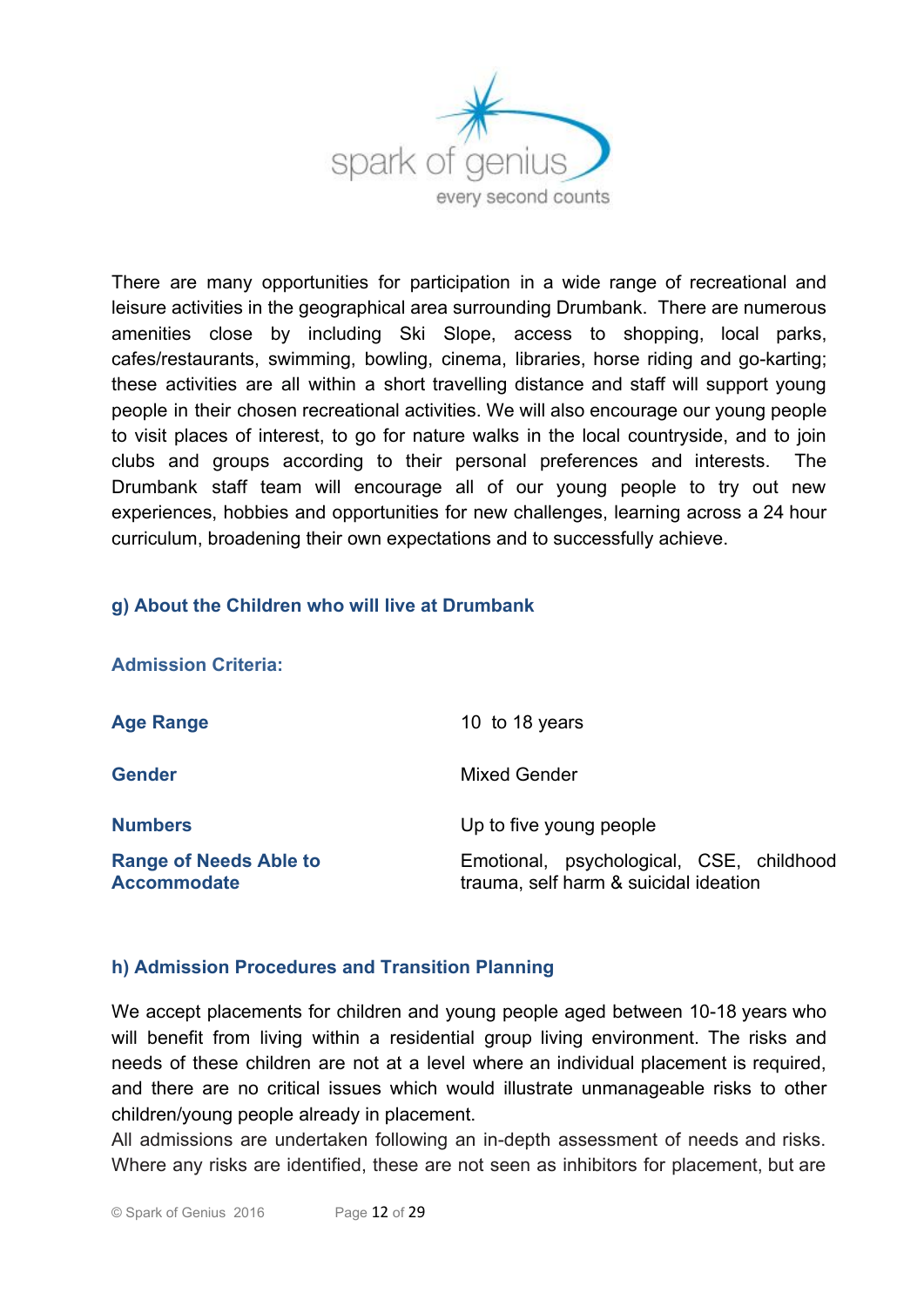

considered on the basis of the ability to safely manage risk and to put appropriate support plans in place. However, of paramount importance is the safeguarding of the children and young people in our care, and therefore we would not place a child into Drumbank who may pose an unmanageable risk to themselves or others.

Spark of Genius believes in developing child-centred, bespoke packages of care and education and therefore we ensure that we can meet the needs of the child being placed with us and also the needs of the young people already in placement.

We accept same day placements if it is felt appropriate and that a 'quick' transition will benefit the child; providing the objectives of the placement are aligned with the home's purpose, and where appropriate planning can take place. We will also ensure that this does not impact on the current group of young people.

Once a placement has been agreed the process of 'joining' the home is carefully managed in line with attachment informed practice as we fully recognise the importance of pre-placement planning to minimise any possible anxiety and trauma. The young person is very much involved in the planning of his/her transition alongside the local authority and this is carried out at their own pace, in line with their own individual needs.

This process will routinely involve visits to the house, having lunches/dinner, seeing their room, making choices about their own furnishings and décor and spending time with other children/young people and the staff team. This 'positive claiming' process helps the young person to feel that they 'belong' to the house and that their choices and views are firmly valued.

Whenever possible; a home visit will be arranged by the Registered Manager and/or key worker to visit the child/young person in their family home or previous placement, to prepare them for the transition. In addition, a `Young People's Brochure' will be forwarded to the young person; and contact will be established with the current carers; this will enable any questions that the young person may have to be answered, to provide reassurance and for any concerns which they may have to be resolved. We will work very closely with the referring Social Worker to gain all of the information required to enable a comprehensive, formal assessment of risk to be completed and to devise an initial 'Personal Plan' which will clearly outline the purpose and aims of the placement beforehand. A designated key worker will be carefully matched with the child; they will meet with professionals, previous carers and any other significant adults to obtain as much information as possible about the child in order to create an

accurate assessment of current levels of understanding and functioning. A young person profile will be written which details daily routines, strategies for behaviour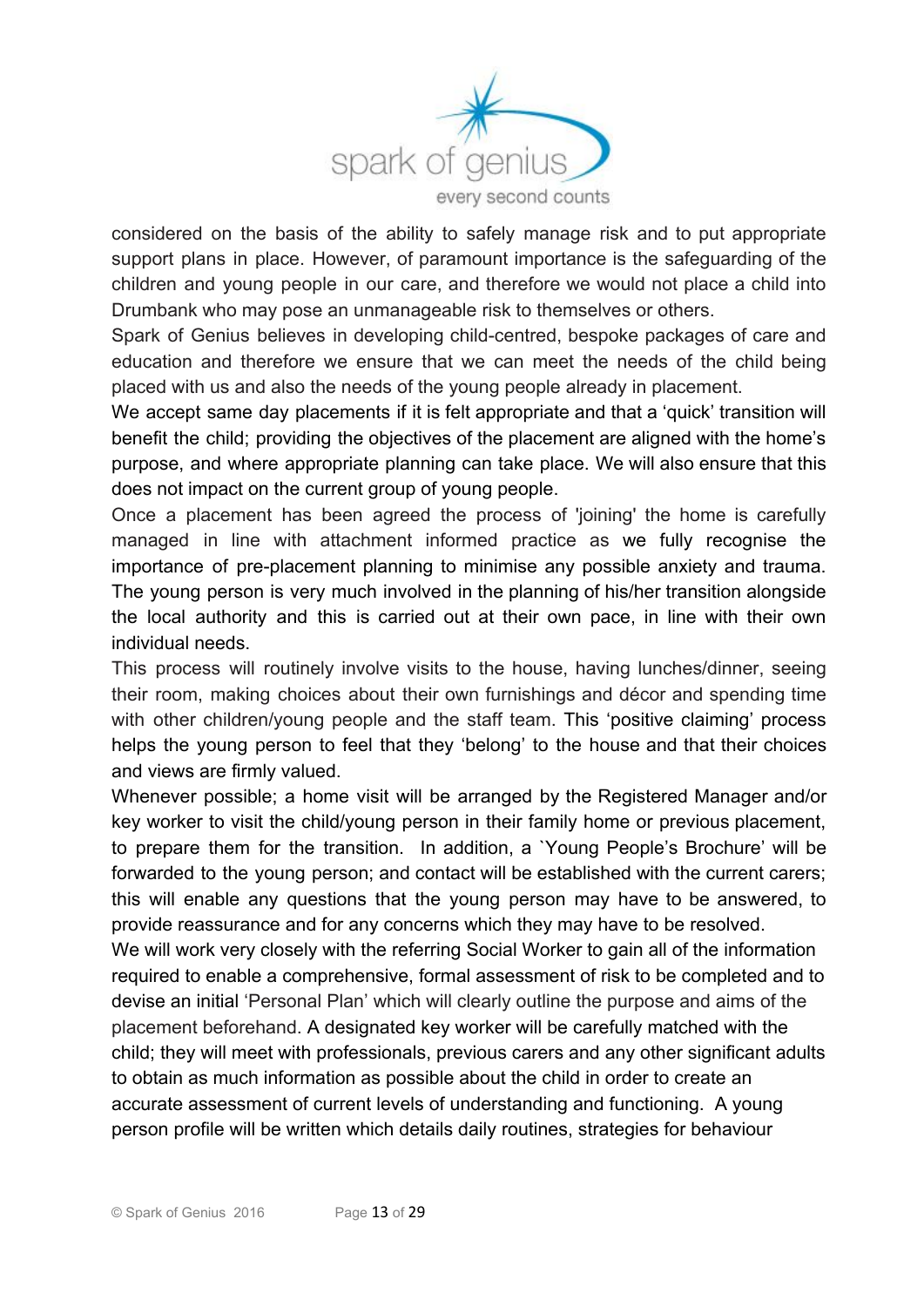

management, likes and dislikes and any potential risks and this will ensure consistency of approach by the staff team following admission.

A pre-admission planning meeting will always take place prior to admission, in exceptional circumstances, this will take place at the time of admission, or will be arranged to be held within the following 72 hours.

# **Emergency Admissions**

We understand that it is not always possible to plan placements when a crisis situation develops. The need to act quickly in order to meet the young person's need is paramount and therefore we are able to accommodate situations like this as quickly and as smoothly as possible if necessary. Emergency placements are available within Spark of Genius, however we would always like to be notified at the earliest opportunity so that we can manage the transition as effectively as possible whilst minimising any stress for the young person.

In addition to the aims, philosophy and remit of the home and focus of practitioners, transition and exit planning is discussed from the onset of the placement. Our role is to support all children and young people where possible to attain a positive transition to:

**Prepare for Independence**: All staff are aware of the requirements of pathway planning and this is an integrated part of staff training at Drumbank. Staff will ensure good multi-agency working and attainment of a young person's goals in this area and this is integrated throughout our work in respect of vocational training, social and life skills work.

**Return Home:** Staff will work closely and sensitively in supporting children to return to their family and community and to provide outreach support services where required.

# **i) Care Planning and Outcomes Measurement**

Each young person will have their own individual residential care plan, which addresses their particular needs with regards to health, education, emotional and behavioural development, identity, religious and cultural beliefs, family and social relationships, social presentation, communication profile and self-care. Identifying and improving the outcomes for each young person is a priority area and primary task within Drumbank.

We maintain this focus by utilising:

- Group discussion, case studies and consultation.
- The young person's views, wishes and aspirations.
- Individual placement aims, key tasks, objectives and timescales. These are updated as the child develops and their progress is evaluated.
- Educational attainment.
- Health checks and specialist assessments.
- Structured assessments to chart progress and highlight areas for development.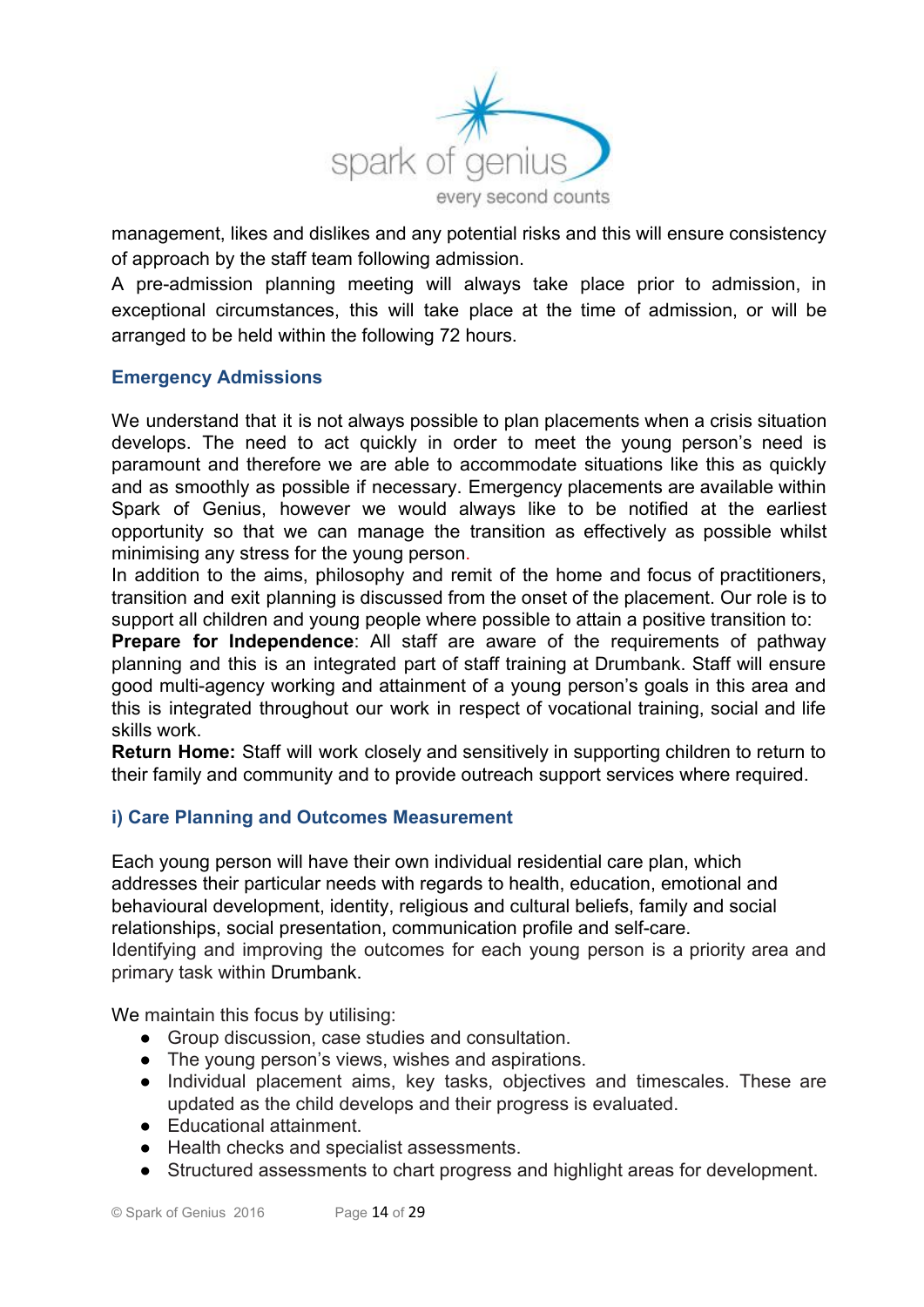

This data will be analysed on a regular basis by the house's management team and this will then inform updates to the care plan, statutory reviews and practice. The child's progress within their care plan will be informally reviewed through internal auditing and also discussed formally at regularly arranged reviews and professionals meetings. This is an opportunity to look at the existing plans in place for a young person and the service which they are receiving. Following these reviews, the care plan can be amended to take into account any changes in circumstances, concerns or issues.

# **Access to Records**

Except for information/material held in the confidential section of their files, children will be actively encouraged to take an interest in records held on them; to be involved in the personalisation and writing of their files and to read and comment on them. Any information held on a child's file which has been written by a third party or does not have the permission of the author to share will not be shared with the child, and will be held confidentially. Before records or files are shown to children, consideration will be given to the likely effect of sharing the information. However, all information contained outside the confidential section is normally accessible. If in doubt or if there are concerns about the likely effect on the child, the manager will be consulted.

Should staff need to share information provided by previous carers or third parties they will:

- Read the records/reports beforehand;
- Speak to the authors if possible;
- Collate the records in chronological order;
- Give thought to what questions the young person may ask;
- And/or what other information may be required;
- A note should be placed on the Daily Care Records each time a child has access to records or his/her file.

# **j) Safeguarding Children and Young People**

All staff will endeavour to build warm relationships to create emotional security in the belief that children are more inclined to seek understanding of past experiences from a secure position.

We will we do this by:

- Spending time playing and sharing in fun activities.
- Seeking opportunities to show children that we care and that they matter by being affectionate in as many appropriate ways as possible.
- Being consistent in our behaviour and our expectations.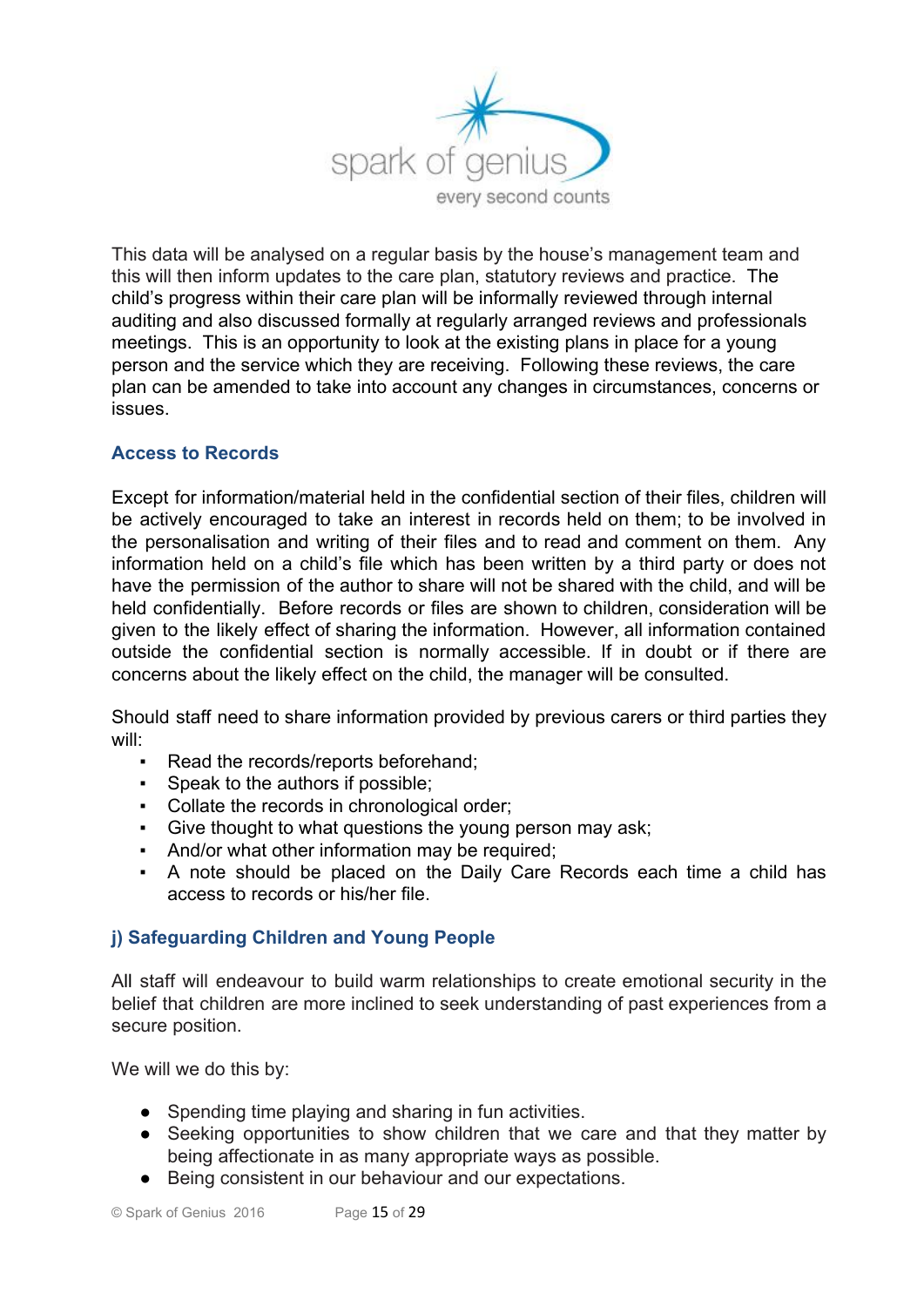

- Providing comfort during difficult times.
- Modelling and promoting appropriate physical contact; this will be 'prescribed contact' which will entail hugs, high fives and tactile gestures to convey warmth and sincerity.

The key worker will ensure that:

- The child is registered with local health services and attends all appointments.
- The child is supported in attending any prescribed therapeutic services.
- The social worker maintains regular contact and ensures statutory reviews are upheld.
- The care plan and individual risk assessment is kept up to date and adhered to.
- That an individual health plan is maintained which will chart medical history, monitor personal care and raise awareness of physical, emotional and sexual health issues.

All staff in the home will receive training in the dispensing of medication and dealing with issues of substance misuse. We maintain close links with the local Pharmacy which provides both training and support to staff and the home has a comprehensive 'Safeguarding' policy which all staff will be familiar with. The reporting protocol is displayed in offices with clear guidance on the reporting of incidents being given to every child / young person at admission within the Young Person's Brochure. This is reinforced during group discussions, 1:1 key time and on notice boards. This encourages secure attachments and helps to build warm and nurturing relationships with staff. At Drumbank a register is maintained of all visitors; anyone who is unknown to the staff team is required to provide official identification.

We will ensure that we protect each young person from teasing or bullying by assessing the potential risks and by challenging **all** occurrences. Every incident and complaint will be recorded, investigated and reported to the placing authority. Support will be given to both the victim and the young person who may have caused the distress. The home has comprehensive 'Safeguarding', 'Suggestions and Complaints' and 'Anti-Bullying' Policies which all staff are familiar with. Additionally, 'child friendly' versions are available.

All staff; receive training to cover these areas.

- Safeguarding
- How to deal with a Child Protection disclosure
- Multi-agency commitment
- Internet Safety Policy monitoring and support and awareness raising
- Promoting awareness of personal safety via discussion, learning resources, role modelling, guidance and encouragement
- Aim to reduce absences/missing young people
- Risk assessment compilation
- Safer recruitment checks
- Adequate staffing levels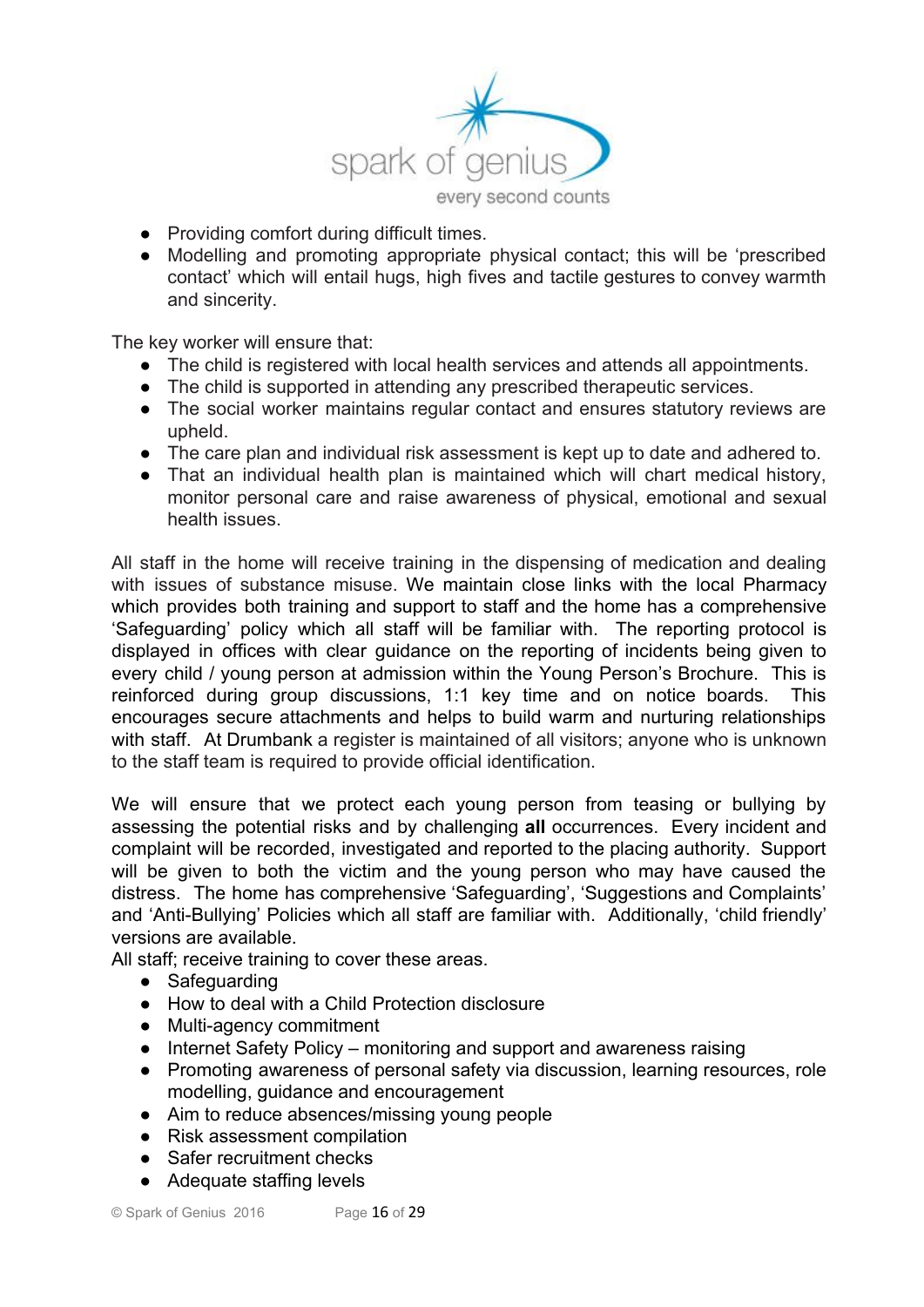

- Staff training and development
- Monitoring of visitors and home contact supervision

Staff always listen to children and young people and take seriously any concern or allegation which is made. They are careful to avoid leading questions or promises of confidentiality. The manager will maintain regular contact with the Independent Reviewing Officers and will discuss any relative issues with regards to homes with them. Any significant event will be reported to Care Inspectorate. The manager will maintain contact with the Child Protection Officer (CPO) and in relation to any issues or allegations related to staff.

#### **Managing Allegations**

The Registered Manager is responsible for coordinating any Child Protection referrals, concerns and allegations. Spark of Genius has a comprehensive policy which is referred to by all staff and which contains the necessary guidance and instruction. Once a concern or allegation has been made or raised – the Registered Manager will inform the organisation's Child Protection Officer (CPO) and then will notify and co-operate with the Local Authority Designated Officer (LADO) in the area where the allegation/concern is suspected.

The LADO will advise on the actions/measures that must be taken including notifications to the following:

- The Child / young person's social Worker, and come to a decision about notifying parents and any actions that need to be taken to protect the child / young person e.g. whether it is necessary to change placements;
- The Regulatory Authority, if a Child Protection Enquiry is initiated;
- Referring the member of Staff to the Independent Safeguarding Authority

In consultation with all of the agencies (e.g. the Children's Services/LADO, relevant Social Workers and the Regulatory Authority), decisions will need to be taken about the ongoing safety/placement arrangements of the child / young person and the alleged perpetrators e.g. it may be necessary to move/ or suspend staff or move/transfer children to another house or placement. If such a decision is made, the Independent Safeguarding Authority will be notified, in consultation with the LADO.

Staff are trained within mandatory safeguarding and child protection training on how to respond to allegations made by children in their care and this includes how to respond verbally, how to record and the reporting structures they need to operate within. The placing authority of each child placed will be made aware of the need for such procedures and enter into an agreement with the Registered Manager as to how these will be used when the child is placed. This agreement will be recorded in the placement plan.

The Registered Manager will also complete a three monthly monitoring report in respect of the operation of the home. As part of these processes, young people,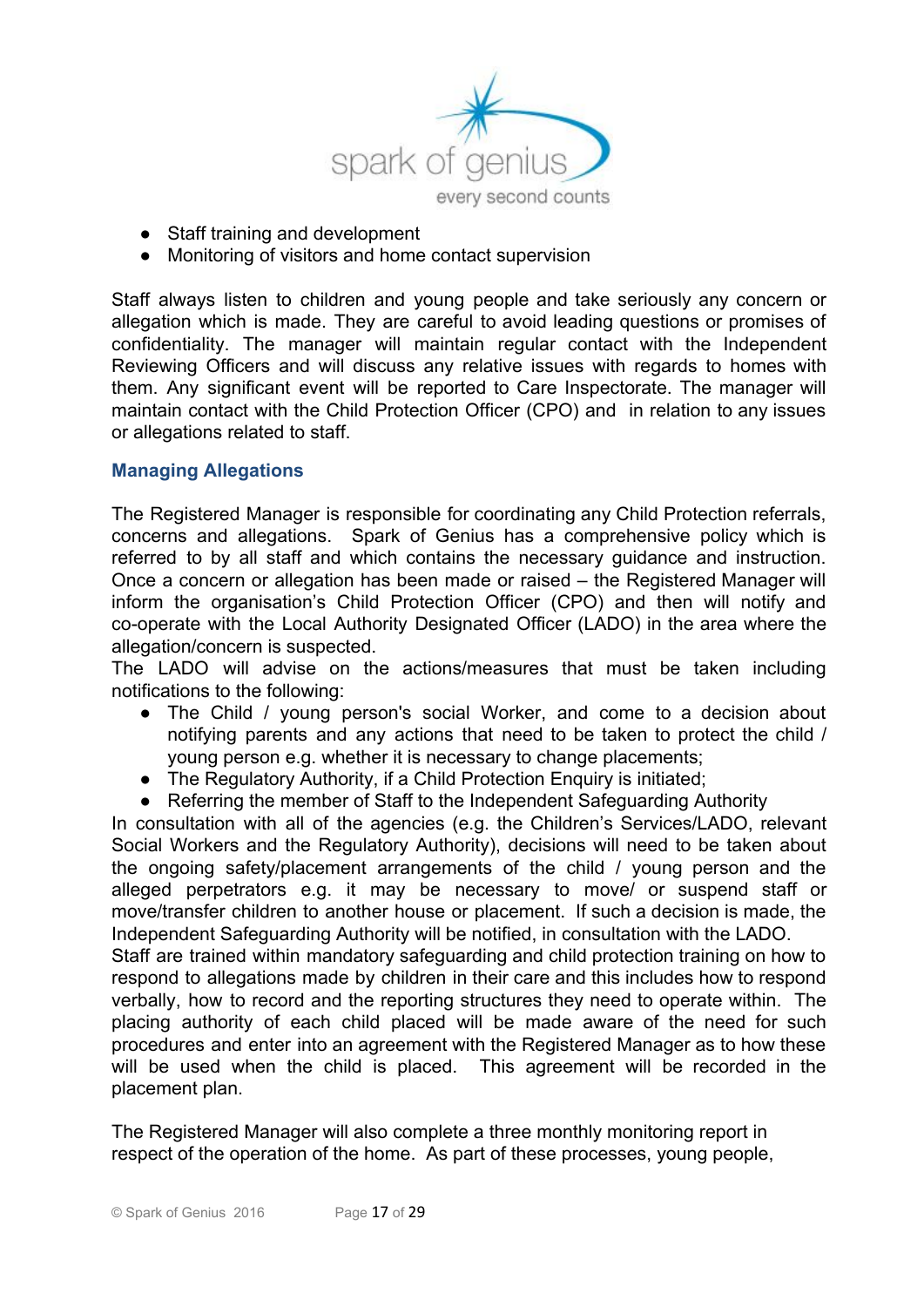

families and other professionals will be consulted regarding the quality of care being received by the children and young people who live there.

# **Sexual Exploitation of Young People**

With regards to sexual exploitation, we are very proactive and will focus on early identification and intervention strategies in working with young people who may be deemed to be at risk. We are aware that all vulnerable young people, both male and female, are at risk of sexual exploitation, therefore we will raise awareness and protection of all of our young people will be our main aim. Any young person thought to be at risk of sexual exploitation will be assessed using the Spark of Genius in-house risk assessment tool which will include the indicators set out in 'Safeguarding Children and Young People from Sexual Exploitation', which will work in conjunction with the requirements of the Local authority child protection committee. Drumbank manager has completed CEOP 'Think You Know' Training for Trainers and cascading this to the team is part of the training and development plan.

We will ensure that all staff are up to date with legislation and guidance, and ensure that they are trained to recognise the warning signs and risk factors involved in the sexual exploitation of young people by working collaboratively with local authorities to deliver training to Drumbank staff. We will ensure that our Policies and Procedures are in line with up to date legislation such as National Guidance for Child Protection in Scotland 2014. Spark of Genius will work with, and ensure information is shared as a matter of good practice, with other agencies including Local Authorities, Police, Education, Health and Specialist Services working with sexual exploitation, to ensure a Multi-Agency approach/response. .

# **Gang Activity**

Spark of Genius are aware that when a young person goes missing they may become involved or associate with 'gangs'; and we will work with the young person to raise their awareness of the dangers of becoming involved in 'gang cultures'. We will support all young people who are already associated or a member of a gang, to protect them from the associated risks of gang activity. Spark of Genius recognises that friendships within groups are a normal part of growing up, and these groups must be distinguished from 'street gangs'.

We will:

- Make a return home a positive experience for the young person
- Take time to listen to young people
- Raise awareness of 'risky' behaviours
- Educate young people about 'healthy relationships''
- Find ways to work with the 'push-pull factor' for going missing by listening and talking to young people when they have been missing from placement.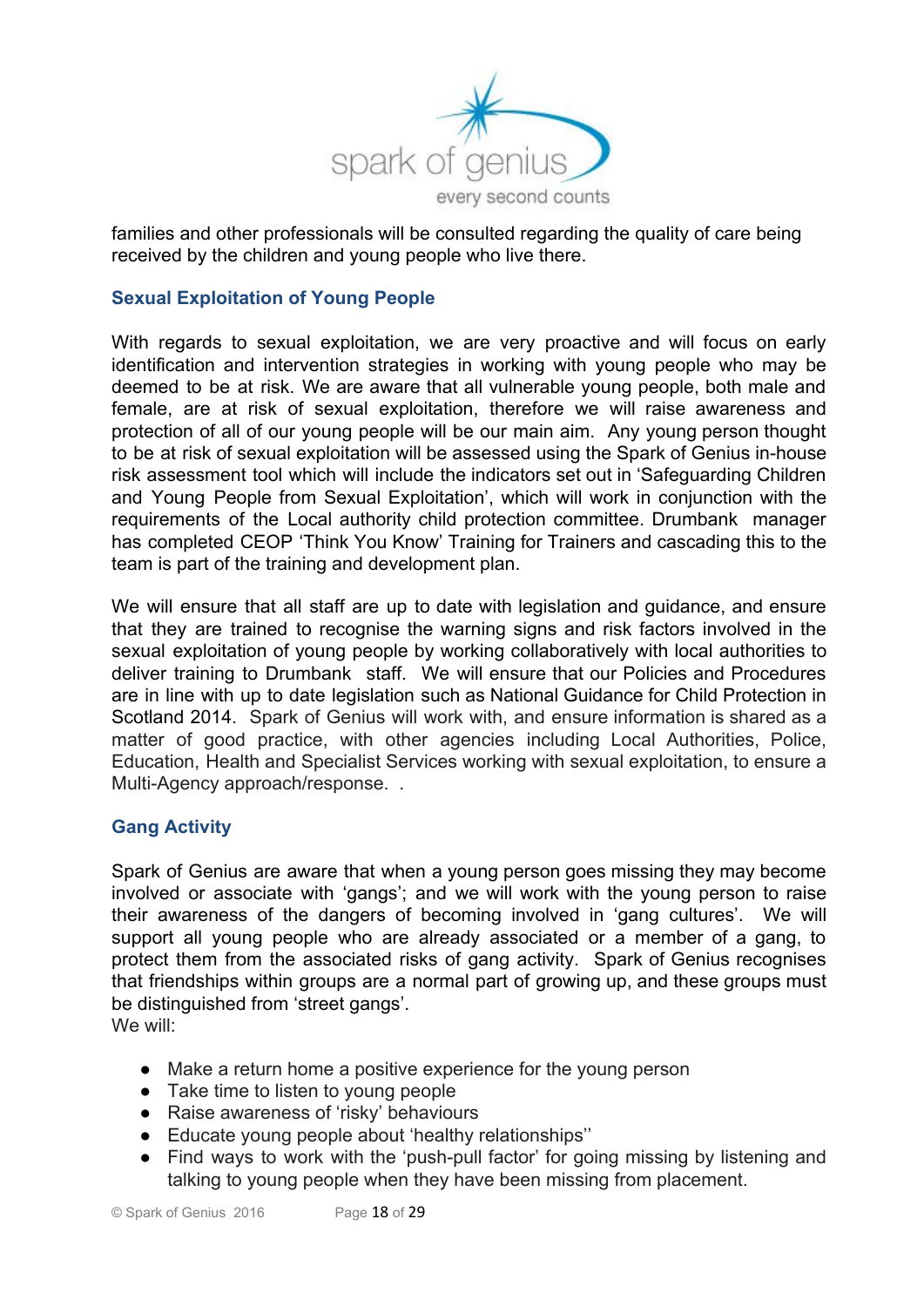

- Support young people in making positive attachments and in building relationships within the house using our 'authentic warmth model' of working with young people
- Support building self-esteem in young people
- Address any issues of bullying of young people
- We will with a restorative justice approach
- Give young people a voice and to support them in feeling safe, to enable them to speak out, and to disclose if they are being sexually exploited
- Ensure that all the young person's medical needs are attended to
- Be aware of the difference between young people gathering together to socialise and gang membership.

#### **k) Consultation with Young People, Families and External Agencies**

Each young person will have a designated key worker who will be carefully selected due to their similar interests and proven ability in establishing a positive and strong relationship with their key child. They will use attachment informed practice to make connections and create bonds of attachment with the young person.

They will be supportive, work closely with the social worker and family, familiarise themselves with the child's likes and dislikes, organise their medical and health appointments, be responsible for the upkeep of case files and schedule weekly one to one keytime sessions to ensure that the young person is progressing, content, making progress and achieving the goals within their care plan.

We have daily informal opportunities to meet as a group over meal times to enable everyone to talk about their day, resolve any issues and to discuss plans and events. This is complemented by formal opportunities such as weekly children's meetings with an agenda, part of which is set to address things such as choosing menus, activities etc., and also to address any points which the young people may wish to add, the agenda is coordinated by the nominated house representative.

We carry out annual stakeholder surveys every April which includes electronic employee surveys, young people questionnaires and surveys sent to all parents/carers, external agencies and professionals. A response leaflet is created using a 'You Said, We Did, We Plan to…' format and this is shared with all participants.

There is a formal complaints and suggestions system that the young people and their families may use if they wish to address a particular concern or make a suggestion for improvement. This is usually addressed by the manager but can be referred to an external complaints person if the young person is not satisfied with the outcome. The external complaint person for Spark of Genius is the Managing Director, Zak McIlhargey and the children can also have independent access to this person.

# **l) Anti Bullying Procedures**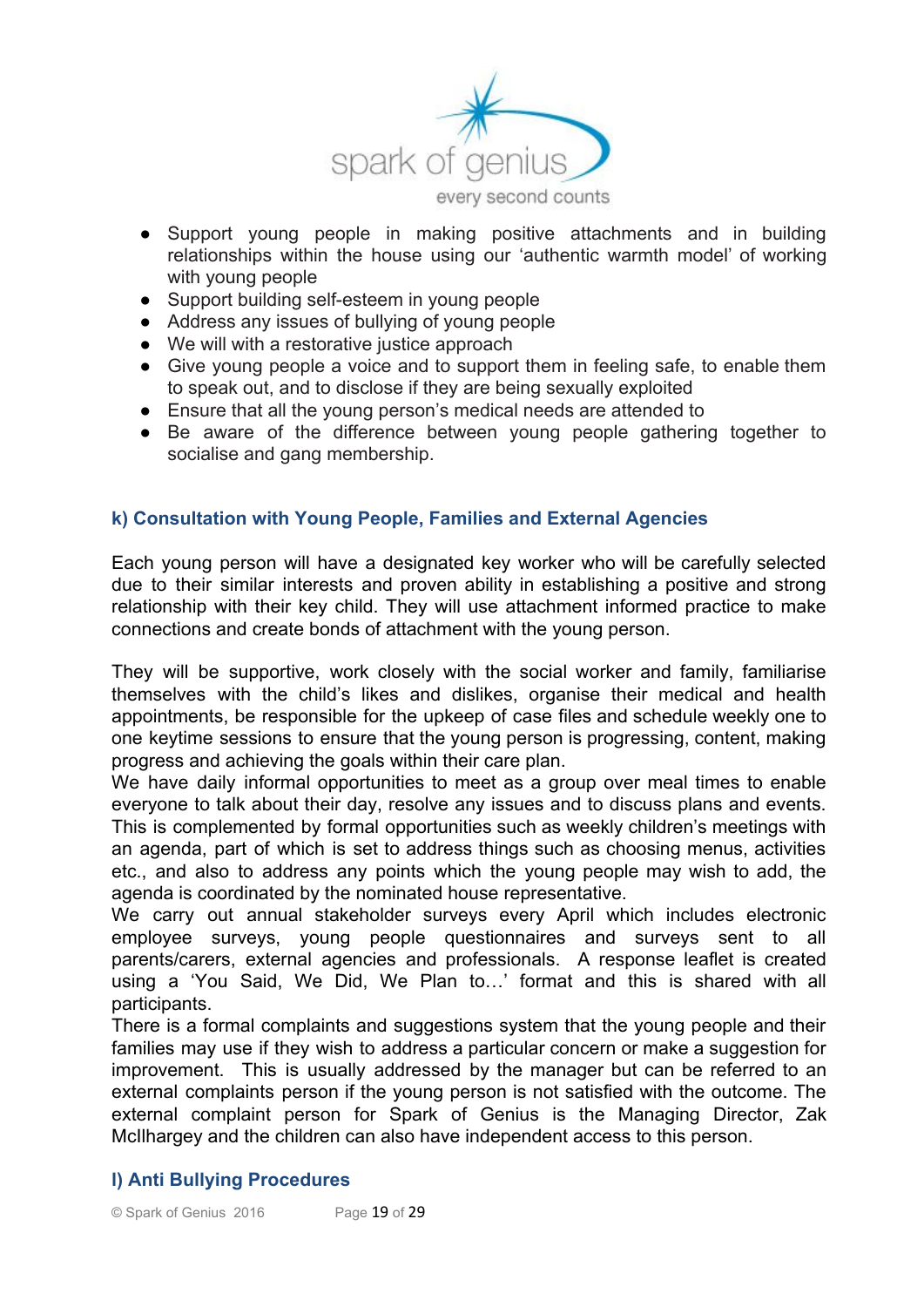

Bullying at Drumbank will not be tolerated; and within the home we have a clear 'Anti-Bullying' Policy. A copy of this is available for young people to access at any time and the ethos of the home is such that an open and honest culture is promoted. If bullying does occur, our focus is upon educating young people on what bullying behaviour is; how their behaviour was; or could be perceived as being bullying; and giving the young people different strategies to try and to address their presenting behaviour and responses to others. At times bullying behaviour can be resolved as a group through house meetings or restorative meetings may need to be arranged between the young people involved. At times consequences are given and, or, reparation work can be undertaken, bullying is also addressed in weekly key work sessions in collaborative working with education colleagues.

#### **m) Promoting Cultural, Linguistic and Religious Needs**

As part of the implementation of our 'Equality and Diversity' policy, young people resident at the home are encouraged and supported to pursue any religious practice of their choice. Information about local centres of worship including Mosques, Temples and Churches of different denominations will be provided by staff, and young people wishing to participate in their respective religious practice will be fully supported by staff to a place of worship.

Within the home, young people are given privacy and space to follow their religious beliefs e.g. private time to pray is made available as well as the provision of relevant literature about different faiths. The quiet room in the home can be used as an area for meditation and prayer as well used for recreation and other necessary meetings. Staff will ensure that food and cooking arrangements are sensitive to different cultures and beliefs.

#### **n) Anti-Discriminatory Practice**

Staff will provide assurance to all young people in our care about our commitment to challenge and to remove any forms of individual, institutional or structural discrimination, whilst promoting an awareness of anti-discriminatory practice through ongoing training and support. Set out below are principles which we aim to adopt, communicate and implement in the house:

Principles:

- Within Spark of Genius, young people should not be discriminated against for any reason.
- Racist behaviour will not be tolerated and any such behaviour will be challenged and dealt with appropriately.
- Sexist attitudes will be challenged and discussed.
- No pornographic material will be allowed within the home, and no books or pictures deemed offensive to women or men will be displayed.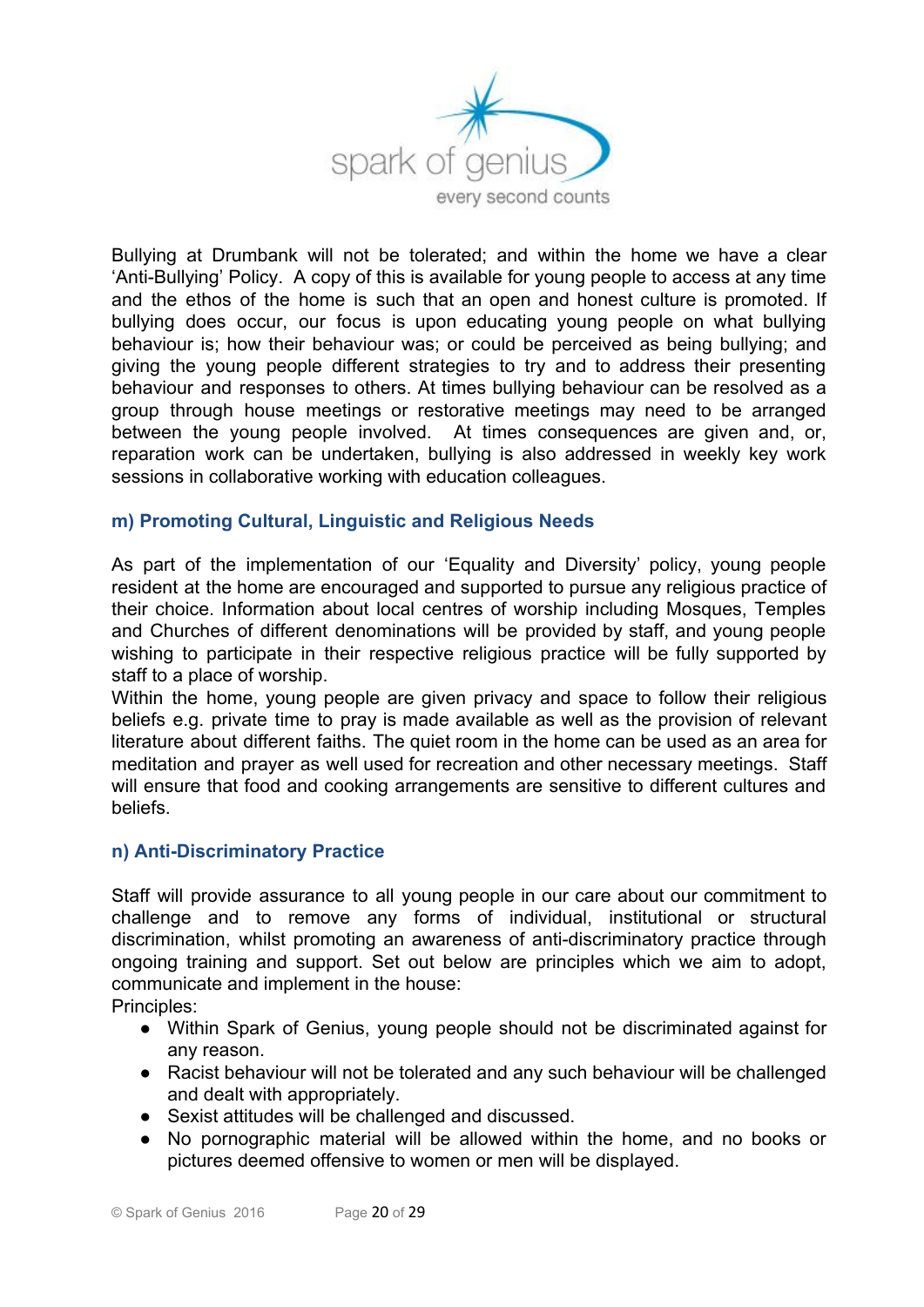

- No young person will be excluded from a home because they are disabled, unless the layout of the building precludes them from physical access.
- Staff will not discriminate in their treatment of young people on the grounds of their disability or any other reasons.
- Staff will promote an awareness and understanding of disability in young people in their care and therefore work towards ensuring the best positive outcomes for individuals and others.
- Stigmatisation of any young person and for any reason is totally unacceptable.

#### **o) Children Missing from the Home**

We work very closely with Police Scotland using the Traffic Light Code system. Our procedures clearly interface with children's individual personal plans to set clear expectations for each and every child in care. Spark of Genius is aware that when a young person goes missing or runs away regularly from the home or school; this could be an indicator that the young person may be becoming involved in sexual exploitation or gang activities. Spark of Genius will work with the Local Authority and Police to address this immediately, sharing information to ensure that we find a way to encourage the young person to make alternative decisions. Above all, we will:

- Maintain contact with the young person, where possible, via phone or text.
- Actively search for the young people where appropriate alongside the Police.
- Engage in a one-to-one discussion with the young person about their whereabouts, and let them know that we are concerned about them.
- Support the young person in building trust and making positive 'attachments'.
- Make time to listen and understand each young person's self-perception and seek to empower them in their lives (internal focus of control).
- Encourage young people to make safe choices and to minimise any potential risks.
- Promote the experience of success by setting attainable targets and celebrating achievements.
- Ensure each young person has a clear understanding of the need to maintain behavioural boundaries.
- Regularly review risk assessment management plans and personal plans.

Robust risk assessment and management plans are in place for all young people to minimise risk and good staffing ratios are observed. There is a clear procedure which is to be followed in the event of a child going missing. Staff are familiar with this procedure and a copy may be made available to parents/carers if they wish. When the child returns to the home, staff will notify the Police, the social worker, team manager, on call manager and any other significant adults.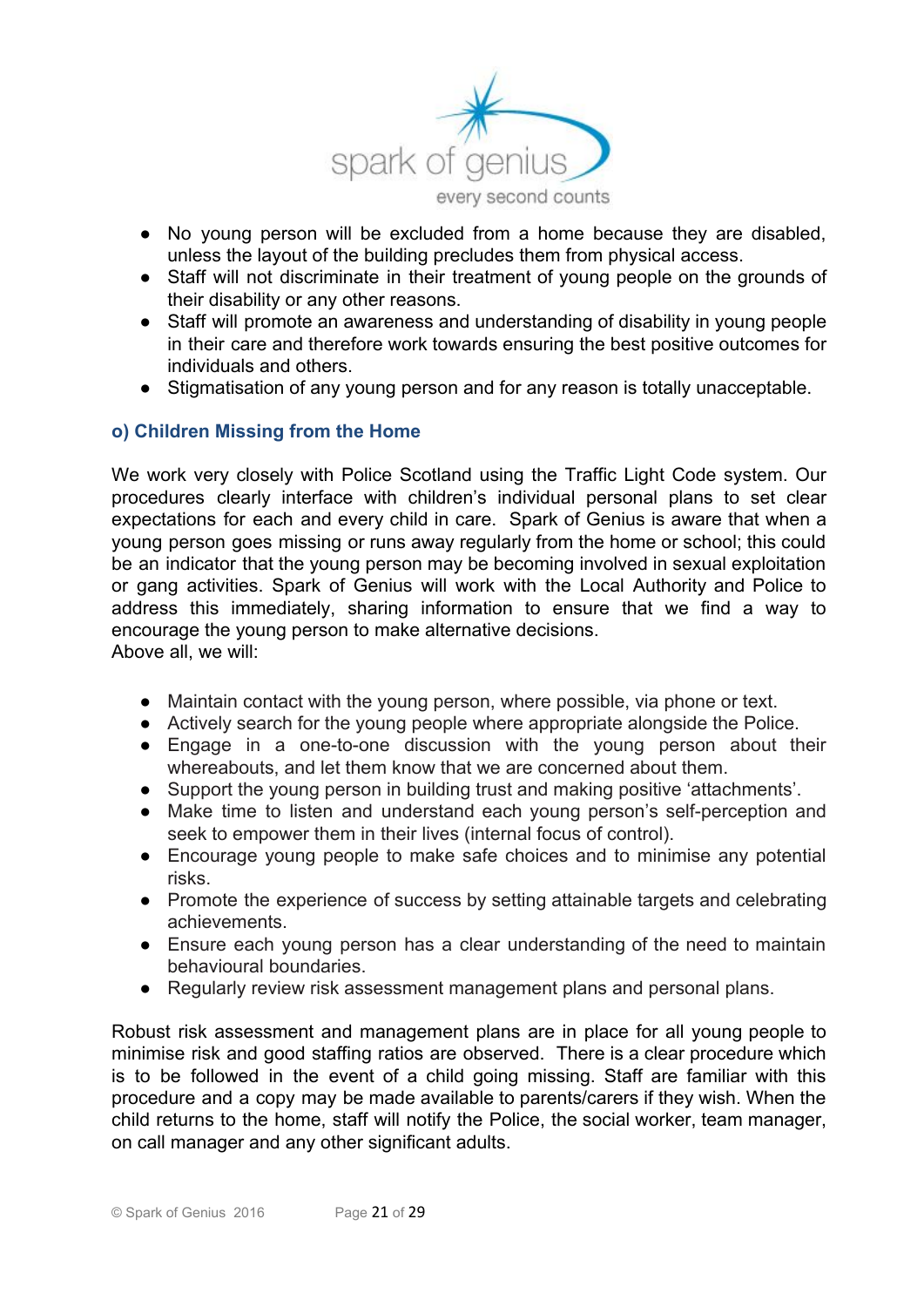

#### **p) Suggestions and Complaints**

Drumbank has a clear and detailed policy regarding suggestions and compliments, and all staff and young people are familiar with these processes. There are child friendly suggestions and complaints leaflets designed by our young people themselves and information on these processes is detailed in the Young Person's Brochure. We have an 'open door' policy in which young people are given the opportunity to air grievances with management and staff, in group discussions, during 1:1 key time and through their social worker, advocates, regulators and child protection agencies. Young people also have access to a telephone at all times when requested (independent advocates and helpline numbers are prominently displayed). There is also a free text helpline for young people to use if they wish to make contact with external management.

Oaklea will have annual visits from Care Inspectorate inspectors. Parents / carers may also contact Care Inspectorate directly if they wish to make a complaint.

#### **q) Emergency Procedures**

Health and Safety issues are given the highest priority. Whilst all care is taken with regard to health and safety, unforeseen emergencies can occur. If this should happen, staff will remain calm and follow procedure. Staff are clear about how to contact emergency services and how to contact senior and emergency support staff out of hours. Any emergency situation will be notified to Care Inspectorate.

The building is equipped with a fire alarm system, there are clearly identified escape routes and all firefighting equipment is checked in accordance with regulatory requirements.

In addition

- Fire instruction is given to all regular staff quarterly.
- Any sessional or agency staff are given fire instruction at the commencement of any shift.
- Any new child admitted is given fire instruction at admission and quarterly thereafter.
- Visitors to the home are given fire instruction as appropriate to the length of the visit
- Fire drills are held quarterly at varying times of the day, across all shifts.

A fire drill is conducted within the first week whenever a new child has been admitted to test and assess their understanding of instruction, and response to an emergency evacuation. There will be illuminated, clearly signed fire exits and the signage within the house indicates the route to be followed. There is emergency lighting which is inspected and tested in accordance with regulatory guidelines. There is a designated fire officer and person who is responsible for fire procedures identified on each shift.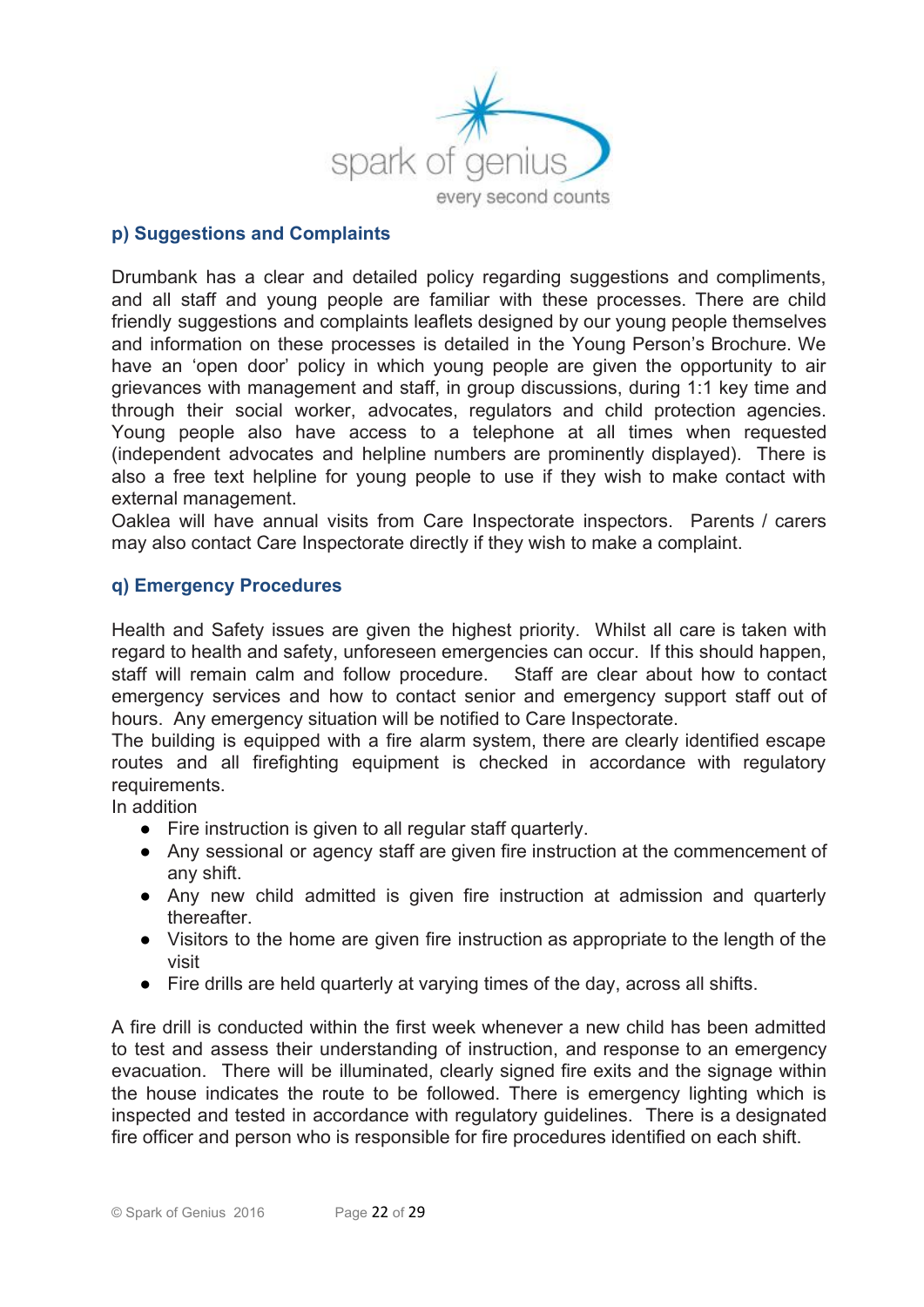

If for any reason the building has to be evacuated, the young people will be moved immediately to the Musselburgh School and staff will have a set of keys and access to the code in the event of this being necessary.

# **3. Promoting Positive Behaviour**

All of our work is underpinned by best practice and available guidance and as an organisation we feel it is imperative to maintain a progressive knowledge of informed behavioural management practice models; mainly Therapeutic Crisis Intervention. To support each young person in developing adaptive coping and self-management skills all staff are trained in this accredited and advanced training programme. The core of this training is to provide care workers with the skills and knowledge to support and teach young people positive responses to any difficult situations and environments. This training teaches staff to:

- Prevent and/or de-escalate a potential crisis situation involving a young person
- Safely and therapeutically manage a crisis situation
- Be able to help children and young people improve their coping strategies
- Initial training over four days and then refresher training once per month with an annual test for both physical and theory.
- Competency checks will be carried out and assessed through practice observation and in debriefing/post crisis sessions following any incidents.

The main focus of this training is on teaching staff to de-escalate potentially volatile and violent situations using their relationship with the young person and the behaviour support techniques taught on the training. The framework highlights to staff the most important tool they have when working with young people is themselves and treating young people sensitively, consistently and in a caring way is the single most important contribution we make.

The framework puts huge emphasis on de-escalating situations in the early stages of crisis however in cases of extreme behaviour which may result in physical harm or serious damage to property, and when all efforts to exert control have been exhausted, adults are taught in the training to 'safely hold' a young person as a last resort to keep them safe. Physical restraint will only be used if it forms part of the care plan and has been agreed by the placing authority and has been discussed with the young person on admission.

The young person's risk assessment and behavioural management plan will detail the best intervention strategies to employ in order to avoid physical intervention and to defuse any challenging behaviour; this is updated every three months as a minimum and always following any serious incident or change in circumstances. The plan also will indicate whether a young person would need to be prevented from leaving the home, this would be based on clear risk assessment that they or others would be placed at significant risk. This will be agreed with the placing authority as part of the personal plan for the child. This may include the local authority, placing authority,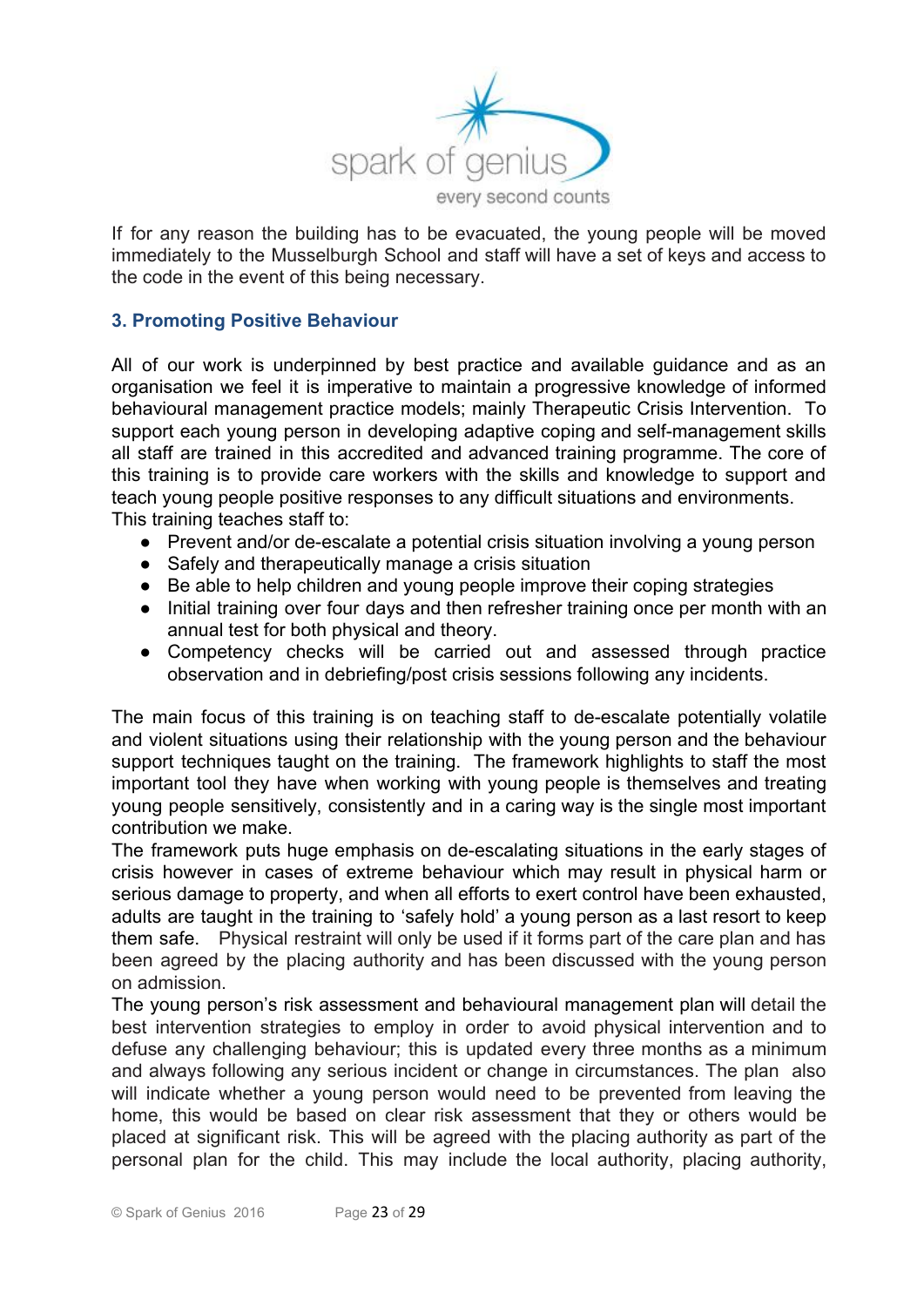

family members, transport and local police. If a young person leaves the home without permission then an individual reporting protocol is in place which reflects their individual risk assessment and personal plan goals.

Our positive behaviour reinforcement reward systems are key in managing and promoting positive behaviour and are based on the sound understanding of the needs of our children, this is continually reinforced and good behaviour is always highlighted and praised. Every child has a bespoke plan developed based on their own areas of difficulties and strengths which we wish to continue to develop; any consequences and rewards are reviewed by the Registered Manager to ensure that they are age and stage appropriate.

#### **4. Education**

Education, in all of its forms, is one of the cornerstones of personal growth and development therefore all young people are actively encouraged to participate in educational opportunities appropriate to their need(s). Each accommodated young person will have a 'Individual Education Plan' (IEP) which outlines all plans for the young person's care.

Spark of Genius recognises that each young person is an individual, is unique and will respond differently to various stimuli. It is imperative that any learning issues are addressed, with plans agreed for resolution prior to the admission of any young person. Spark of Genius can offer an appropriate education package designed to meet the needs of each young person living in Spark of Genius within their independent learning centres. Spark of Genius houses have a dedicated 'study' area for use by all young people, complete with appropriate learning equipment, a computer with Internet facilities and books. In addition, each young person has the facility for further private study in their own bedroom.

Young people will always be supported during any educational transition at both school and college and we will also work with local LA's to secure an appropriate educational placement for the young person based on recommendations of any statements and risk assessments.

We aim to equip each young person with the ability to manage life events so that they can deal with adversities, recognise opportunities and ultimately shape their own future for the better. To achieve this we feel educational attainment is a key factor. Therefore we will:

- Ensure stability and continuity of care through supportive corporate parenting and the development of secure attachment patterns in order to raise self-esteem.
- Provide 1:1 professional teaching support (with the support of our Musselburgh learning centre) to fill gaps in learning, and to coordinate integration into any other educational placements or mainstream schooling.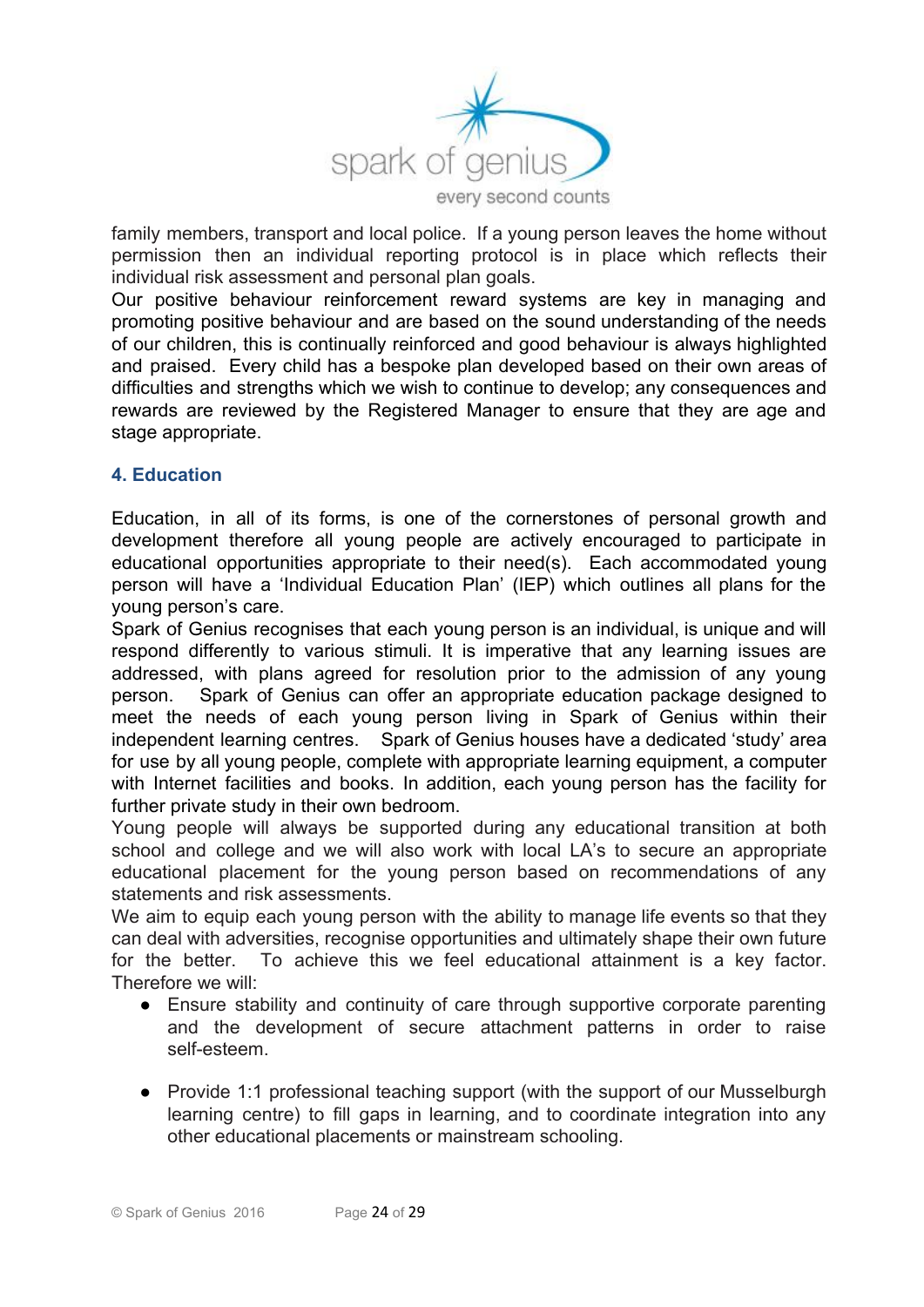

- There is no time limit on this process and it is accepted that for some young people a return to mainstream may not happen; we will work with the LA to ascertain the best possible plan and if any external support is required. In these cases our specialist teaching staff from the school will provide a broad and balanced curriculum to ensure each young person reaches their full potential.
- Liaise daily with school and provide support by encouraging regular attendance, assisting with homework and promoting after school activities through a 24 hour curriculum.
- Ensure each young person has access to a computer and a quiet space in which to study.

# **5. Health**

At Drumbank we understand the value of good health and well- being and support our young people intensively within this focus area. Key Workers will ensure that all young people are registered with local medical services such as a GP, Dentist and Optician within 1 week of arriving at the home and that check-up appointments are made as part of the admission process. We promote healthy lifestyle choices on a day to day basis through a well-balanced diet and ample opportunities for physical activity. We support young people to attend health appointments and record the outcomes of appointments, acting upon any which require a follow up. We access local external services when required including sexual health clinics, drug support services, CAMHS and hospitals. Young people are educated through key working sessions, young people's meetings and informal discussion regarding the importance of maintaining a healthy lifestyle.

All medication at Drumbank is securely stored within the Medication cabinet and in line with Royal Pharmaceutical Society & Care Inspectorate guidelines. All young people have their own individual health files containing all relevant health information and both current and archived MAR recording sheets. Weekly balance checks ensure that all medication is checked and accounted for.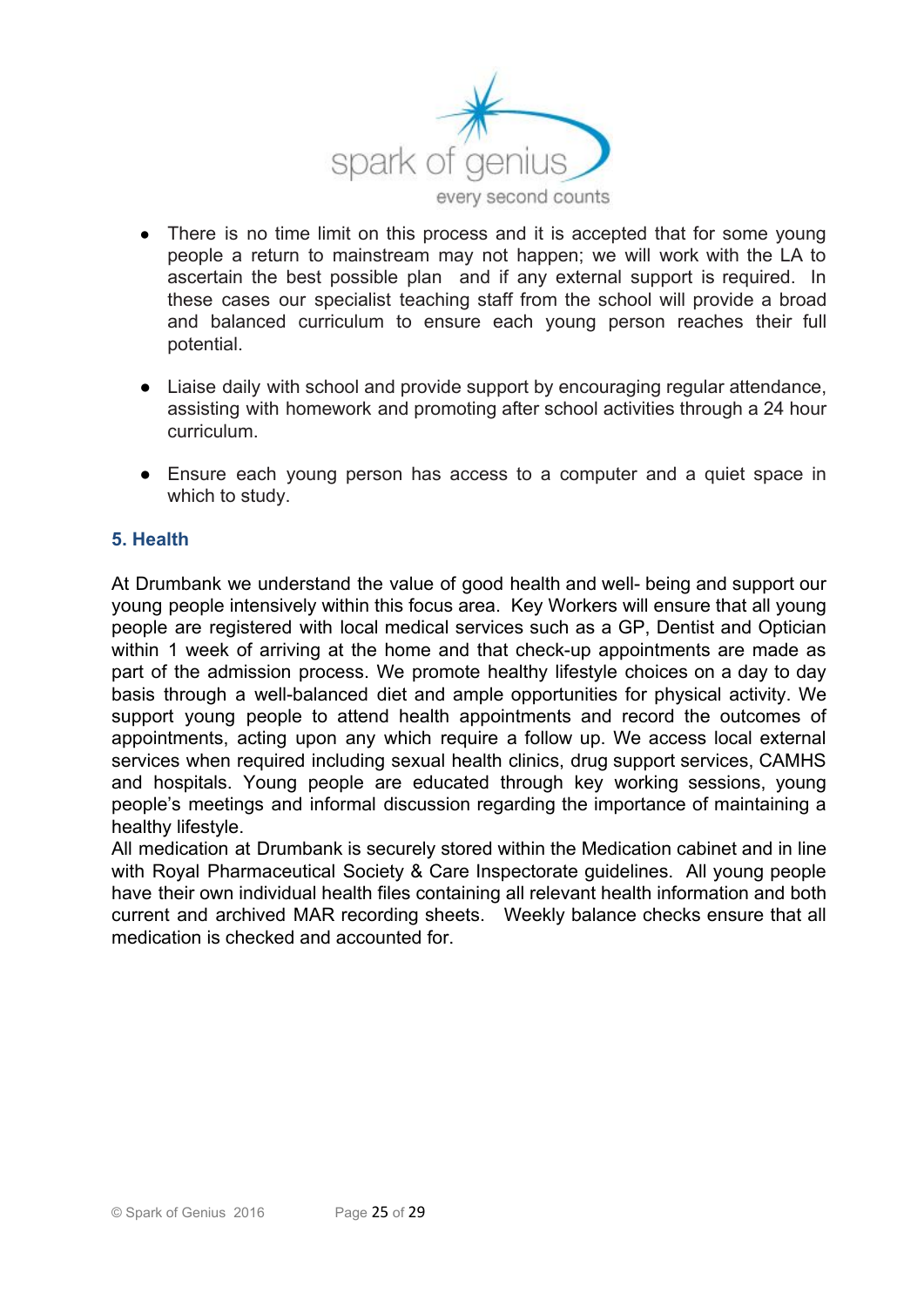

# **6. Staffing Matters Staff Team Structure**

Registered Manager Assistant Manager 2 Senior Practitioners 12 staff for Day and Wakened Night shifts 1 Ancillary staff member for cooking and cleaning

# **Staff Team Supervision, Training and Development**

All Drumbank personnel are subject to a vigorous screening process prior to commencing employment in line with Safer Recruitment and Safeguarding processes. This includes verification from the Disclosure and PVG, interview, a minimum of 3 references are required, however, we request references from all workplaces where an individual has worked in child care. We also require confirmation that they are not disqualified from working with children.

Staff must complete a comprehensive induction and a six month probation period. They are supervised on a monthly basis and appraised annually.

We have a robust annual training programme to prepare staff to work with children and young people aged 10 - 18yrs which includes:

- Child Protection and Dealing with Disclosure.
- Health & Safety, Fire Safety and First Aid.
- Safe Food Handling.
- Therapeutic Crisis Intervention
- Combating Bullying.
- Managing Challenging Behaviour.
- Understanding Attachment Disorders.
- Child Development (a key focus to understand different needs).
- Risk Assessment and Risk Management.
- Policies and Procedures e.g. Whistleblowing.

Staff also attend regular supervision and support with their line manager which covers any practice issues and identification of any necessary training required for personal development.

Each member of staff is required to register with SSSC within 7 days and achieve the required qualifications, Spark of Genius will encourage and support staff members to gain further qualifications.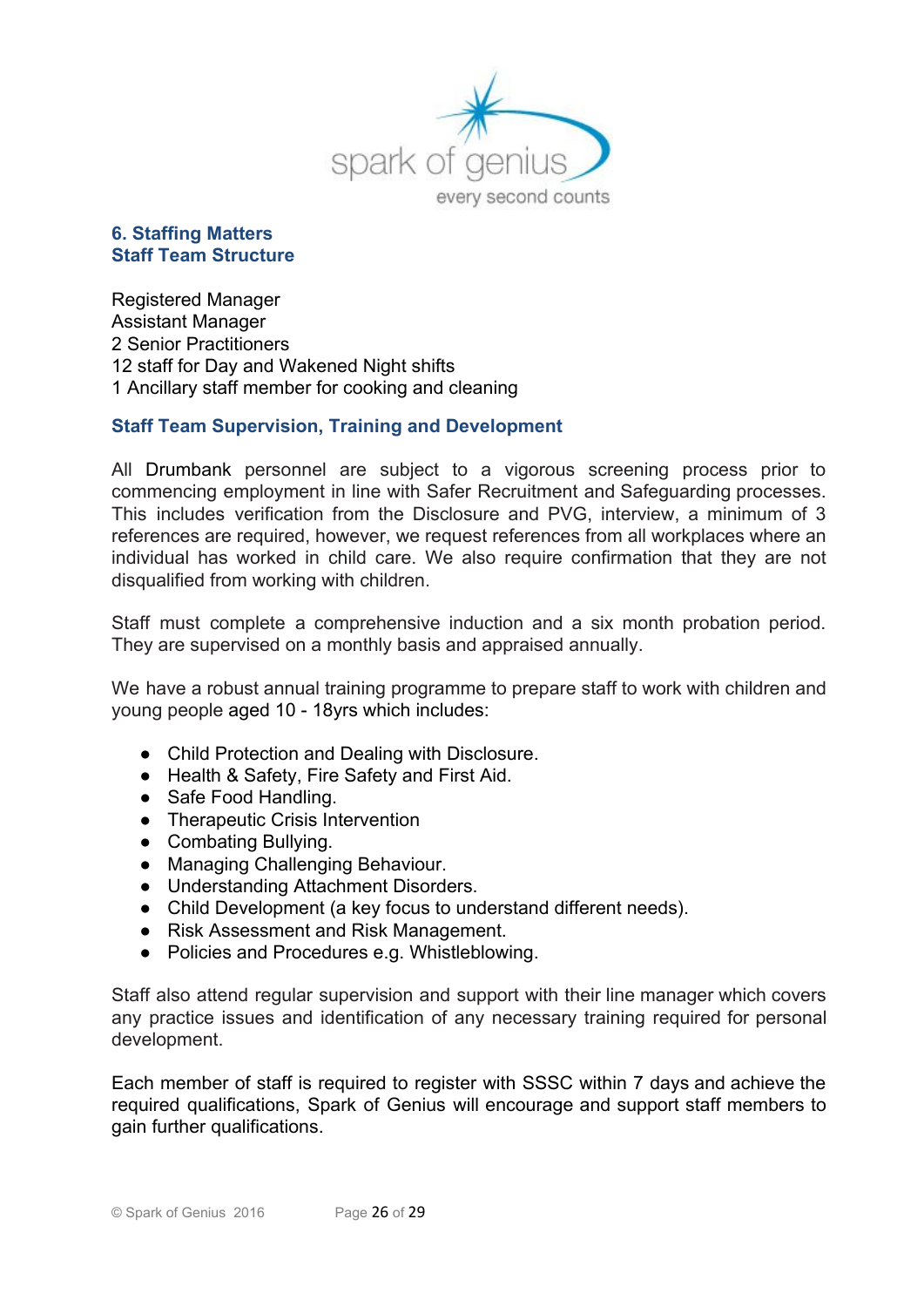

Appendix 1 Organisational Structure of<br>Appendix 2 Qualifications and Experien Qualifications and Experience of Management Team

# **Appendix 1 Organisational Structure of Drumbank**

|        |                                                    |  | Stephen McGee<br><b>Managing Director</b>    |  |  |  |
|--------|----------------------------------------------------|--|----------------------------------------------|--|--|--|
|        | <b>Shirley Cairney</b><br><b>Head of Services</b>  |  |                                              |  |  |  |
|        |                                                    |  | Scott McCulloch<br><b>Operations Manager</b> |  |  |  |
|        | Margaret Wilson<br>Service Manager                 |  |                                              |  |  |  |
|        |                                                    |  | Katherine Obika<br>(Acting) Manager          |  |  |  |
|        | <b>Thomas Wark</b><br>Assistant Manager            |  |                                              |  |  |  |
|        | Senior Practitioner<br>Josh Morrison & Alison Fyfe |  |                                              |  |  |  |
| RCCW's |                                                    |  | Bank Staff                                   |  |  |  |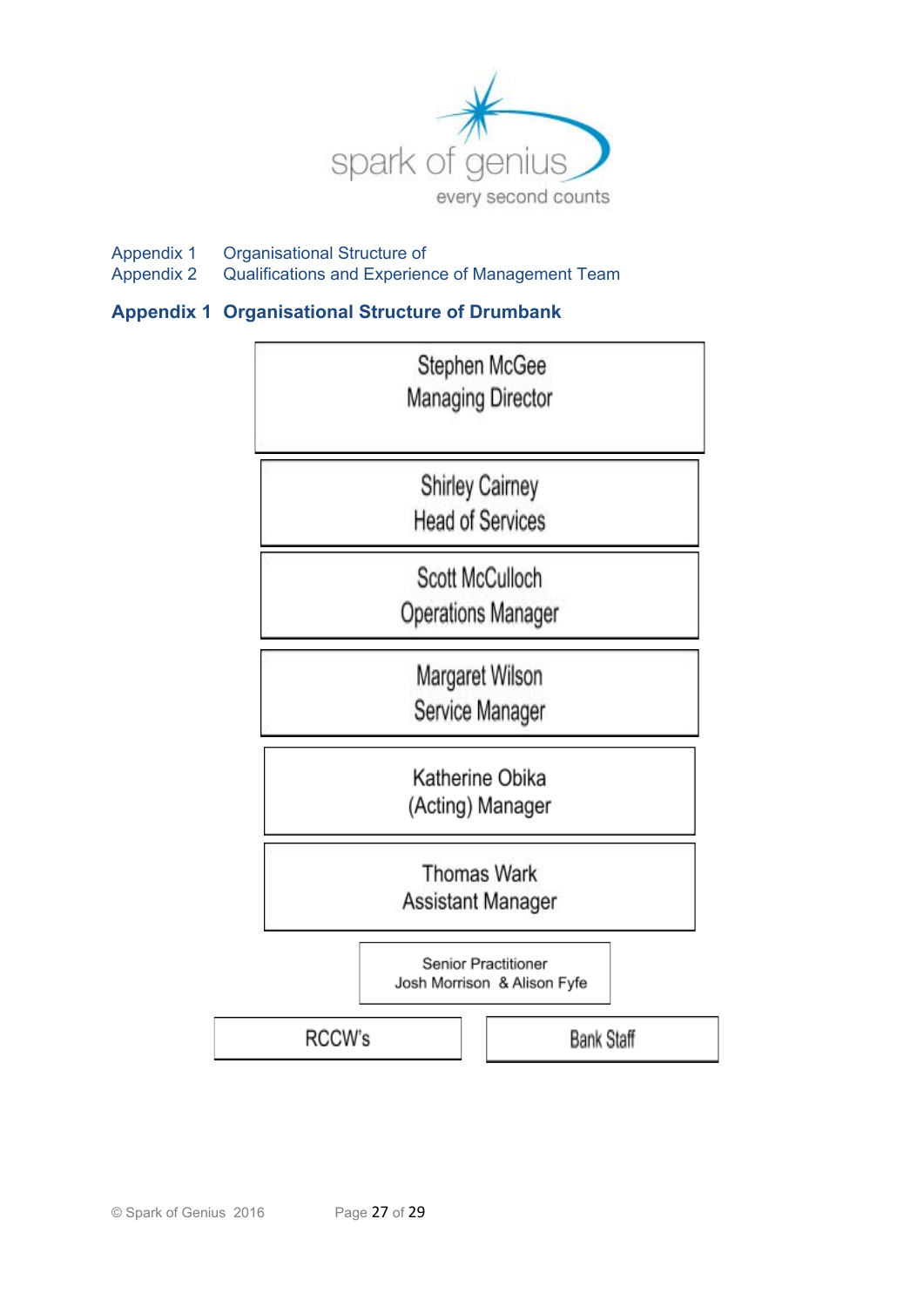

# **Appendix 2 Qualifications and Experience of Management Team**

#### **Managing Director Stephen McGhee**

Stephen has been with Spark of Genius since 2004 after gaining an Honours degree in Business and Management and his NEBOSH qualification for Health and Safety.

He has 16 years of experience working with vulnerable children and young people in a variety of roles within Spark from Education Assistant to Managing Director.

Stephen has been central to building Spark's reputation and quality from a small, 10 young person school with 8 staff members to a large organisation with nearly 100 children and young people in our care, a further 200 in education and over 500 staff across multiple sites. Throughout this time Stephen has led key functions such as Quality, Referrals, Health and Safety, Fire Safety, Residential Care and Education Management.

#### **Head of Services**

#### **Shirley Cairney**

Shirley Cairney has vast experience in the field of Residential and Education Management. She started her career in 1983 and became a qualified Social Worker in 2001. She also has her PDA in leadership and management. Shirley joined Spark of Genius in September 2018, after 38 years with Children & Families in local authorities.

#### **Head of Operations**

#### **Scott McCulloch**

Scott has been with Spark of Genius since September 2008. He has vast experience working within various Residential Child Care provisions as he has previously worked in a wide spectrum of settings, from independent living to secure accommodation. Scott has gained a care services management award and also possesses his SVQ IV, SVQ III and HNC in Social Care. Prior to becoming Head of Operations, Scott had been an external manager since 2010 within Spark of Genius.

#### **Service Manager Margaret Wilson**